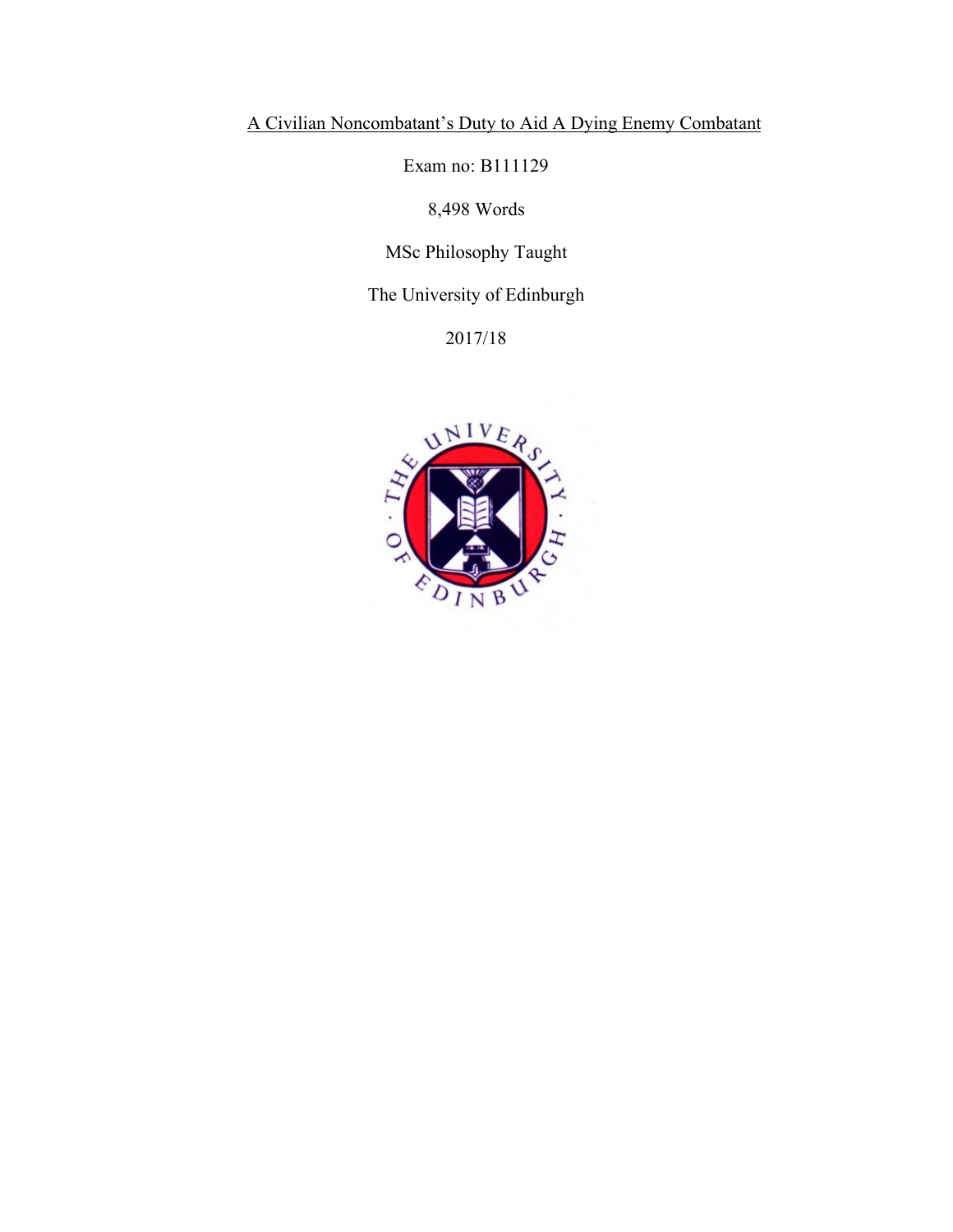Abstract: Does a civilian noncombatant have a duty to aid a wounded or dying enemy combatant she encounters during war? In general it is accepted that there is a universal duty to aid a person in need in emergent life threatening situations. If you see a child drowning in a pond and you are in a position to easily save her, you are required to do so. You are not permitted to simply continue on your way and let the child drown. However, one might think it odd that a noncombatant has the same duty to save the life of an enemy soldier, given that one of the objectives of war is to kill enemy combatants. This paper examines whether or not noncombatants have a duty to aid injured or dying enemy combatants they encounter during war and discusses on what grounds, if any, the duty is defeated.

Key Words: Duty to Aid, Duty to Rescue, War, Combatants, Noncombatants

### I. Introduction

This paper aims to look at the duties of civilian noncombatants in war, specifically the duty to aid. I will examine whether or not noncombatants have a duty to aid injured or dying enemy combatants they encounter during war and discuss on what grounds, if any, the duty is defeated, and it is morally permissible to do nothing and let them die.<sup>1</sup> Usually we have a deepseated moral intuition that it is impermissible to let a person die when you are in a position to reasonably save her. One's duty to aid a dying person in need is not easily defeated. Though it seems like such a strong duty would readily carry over during war, some people, such as myself, have the intuition that the duty may not be as binding during war, and a civilian does not have the same duty to aid a wounded enemy soldier as she does others. It may be praiseworthy and good to save the soldier, but she is not duty bound to do so, and it is morally permissible to do nothing. This is the intuition I hope to take to task in this paper.

In the first part of this paper I will discuss the duty to aid and show that there is universal agreement that there is a duty to aid in emergent life threatening situations. In the following section I will consider the argument that a noncombatant's duty to aid an enemy combatant is

<sup>&</sup>lt;sup>1</sup> While duty to aid in general is quite expansive and can be understood to extend to a myriad of situations in and out of war such as providing food for the hungry or sending relief aid to a natural disaster, this paper confines the duty to aid to immediate and emergent situations analogous to that of a drowning victim, where failing to aid results in death.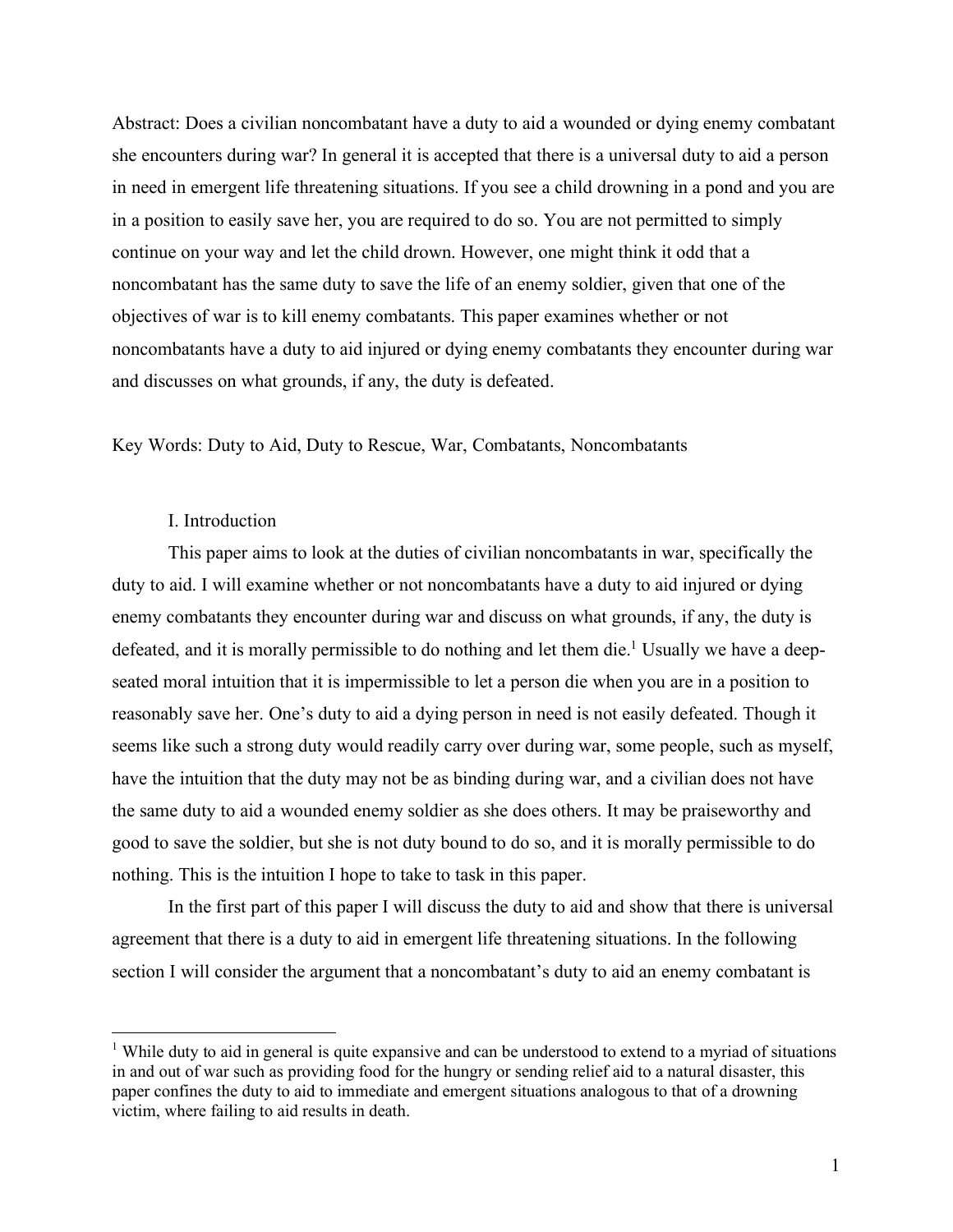defeated on the grounds that soldiers fighting in war surrender their right to life. Although plausible, I will show that combatants surrendering their right to life does not defeat one's duty to aid. In the final section, I will develop the view that during war the scope and parameters of how we calculate the cost of aid is different from that during a time of peace. Factors that normally are not considered in the calculation of cost incurred by the rescuer, specifically the possibility of future threats, become morally relevant in war. Outside of war during emergent situations the scope of the costs borne by the rescuer is limited to the immediate costs incurred during the rescue itself. I will argue that during war it may be morally permissible for a noncombatant to deny aid and let a combatant die, even though in times of peace, if she were to encounter someone in a similar situation, she would be obligated to try and save him. It becomes permissible because, when determining whether her duty to aid is defeated, in war the rescuing agent is allowed to consider factors outside of the rescue itself which she otherwise would not consider during times of peace.

## II. Duty to Aid

While many people's intuitions differ and vary widely with respect to certain aspects of the duty to aid, such as the stringency of one's obligation to contribute to international aid, one's duty to feed the hungry, or whether or not distance has an impact on one's duty to aid<sup>2</sup>, there is a subset of cases where intuitions converge, and there is a clear duty to aid. Those are cases of rescue and saving, emergent life-threatening situations where the victim will likely die or be made to suffer serious further harms if you do not act.<sup>3</sup> For example, it is obvious that if you see a building on fire and hear screams coming from inside, you are clearly not permitted to walk by and do nothing. While the duty to aid may not require you run into the burning building, it does require you at the very least to call 911. Patricia Smith goes as far as to argue that the duty to aid in an emergency is a universal positive duty and is recognized as universally binding, just as not causing harm is a universal negative duty, because an agent's 'intentional inaction is analogous

<sup>&</sup>lt;sup>2</sup> See Kamm, Frances M. "Does Distance Matter Morally to the Duty to Rescue," Law & Philosophy, 19, 6 (2000); Singer, Peter. ''Famine, Affluence, and Morality,'' Philosophy & Public Affairs, 1, 3 (1972); Igneski, Violetta. "Perfect and Imperfect Duties to Aid." *Social Theory and Practice* 32.3 (2006). <sup>3</sup> See Singer and Igneski, *supra* note 2; Smith, Patricia. "The Duty to Rescue and the Slippery Slope

Problem." *Social Theory and Practice* 16.1 (1990); Gewirth, Alan. *Reason and Morality*. Chicago: U of Chicago, 1978.; Woollard, Fiona. 'Saving Strangers: Analysis of Intuitions.' *Doing and Allowing Harm* (Oxford, 2015); McCall Smith, Alexander, and Menlowe, Michael. *The Duty to Rescue : The Jurisprudence of Aid*. Aldershot: Dartmouth, 1993.; James, Scott M. "Good Samaritans, Good Humanitarians." *Journal of Applied Philosophy* 24.3 (2007)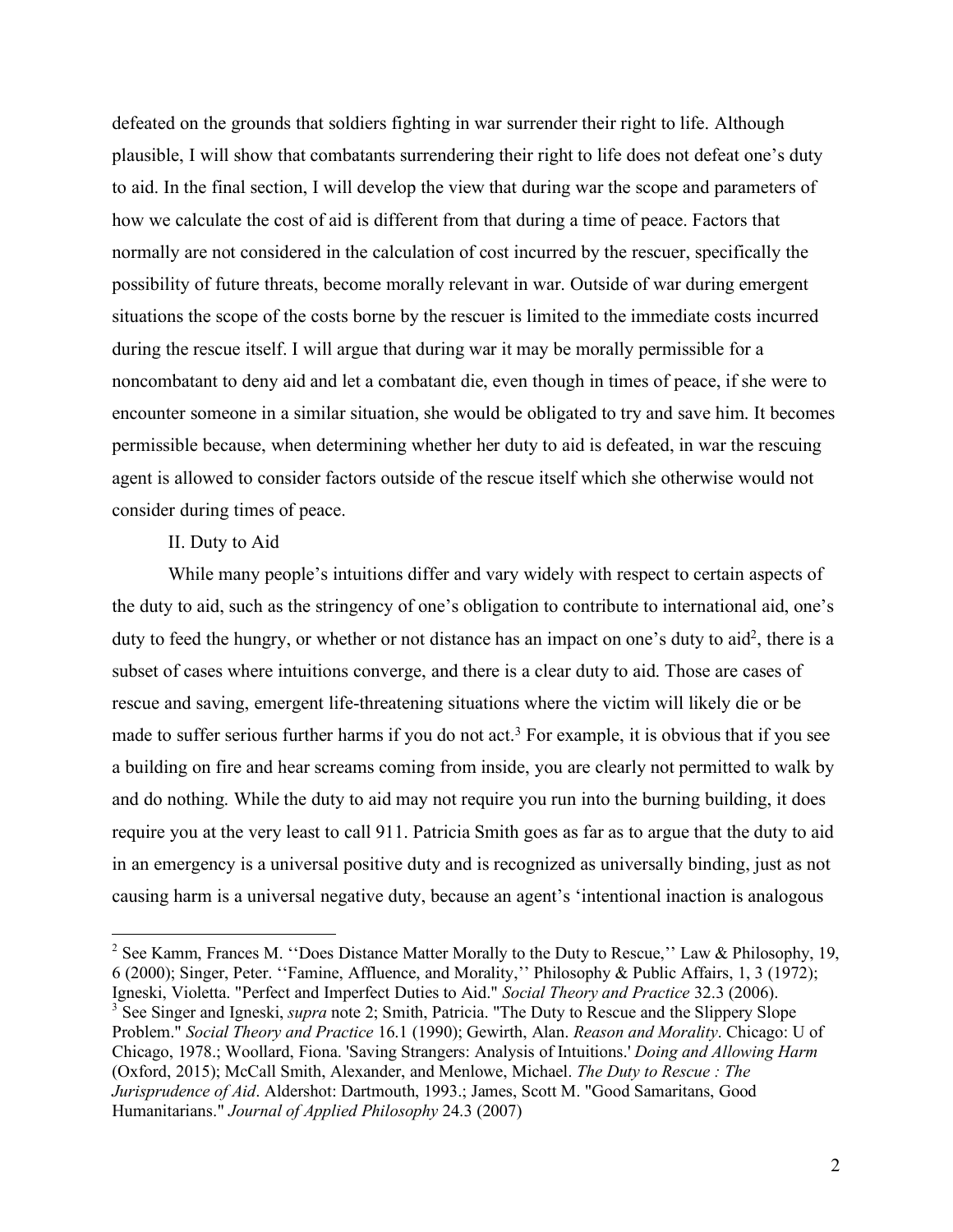to willful and reckless disregard for human life.' <sup>4</sup> For years philosophers have made use of Peter Singer's drowning child thought experiment which draws on our strong intuitions to motivate the duty to aid; it goes as follows: 'Imagine that [your] route to the university takes [you] past a shallow pond. One morning you notice a child has fallen in and appears to be drowning. To wade in and pull the child out would be easy but it will mean that you get your clothes wet and muddy, and by the time you go home and change you will have missed your first class.'5 When presented with this scenario people unanimously agree that you have an obligation to save the child. Our intuitions that you are not morally permitted to continue onto class and let the child die are quite fervent. There is a duty to aid in emergent life threatening situations such that is morally impermissible to let someone die when you could easily have provided aid. Though the duty to aid holds for more than rescue cases involving burning buildings and drowning children. Imagine you are walking home from the grocery store on a scorching hot day and you see a man on the other side of the street stumble and fall. You go over to see if he is alright and realize that he has passed out from the heat. If nothing is done and he does not receive aid, his condition will quickly worsen to heat stroke, and he will die. Clearly you have a duty to try and save him by giving him some water and food from your grocery bag. Importantly we still think we have a duty to aid even if we dislike the person, they are offensive, or if we are on opposing sides of some issue. For example, even if it is the case that you identify as LGBTQ and you know that the man suffering from heat stroke is a homophobic bigot who actively campaigns against gay rights, we still think that it is impermissible for you to simply let him die. You would be doing something wrong if you walked away without doing anything. During war however, it is unclear that a noncombatant has this same duty to rescue a dying enemy combatant. If combatants on your side of the war are there to eliminate the enemy and get to kill enemy soldiers, it is counterintuitive that you are required to help them. It seems strange that as a civilian, were you to witness an enemy combatant shot by an ally soldier during combat, you would then have a duty to save the enemy's life immediately after he is shot by one of your own. But as the universal duty to aid is so strong, there must be something specific that defeats the noncombatant's duty, which I will consider in the following section.

 <sup>4</sup> See Smith, *supra* note 3, at 22, 24.

<sup>5</sup> Singer, Peter. "The Drowning Child and the Expanding Circle." *New Internationalist* 289 (1997): 28-30.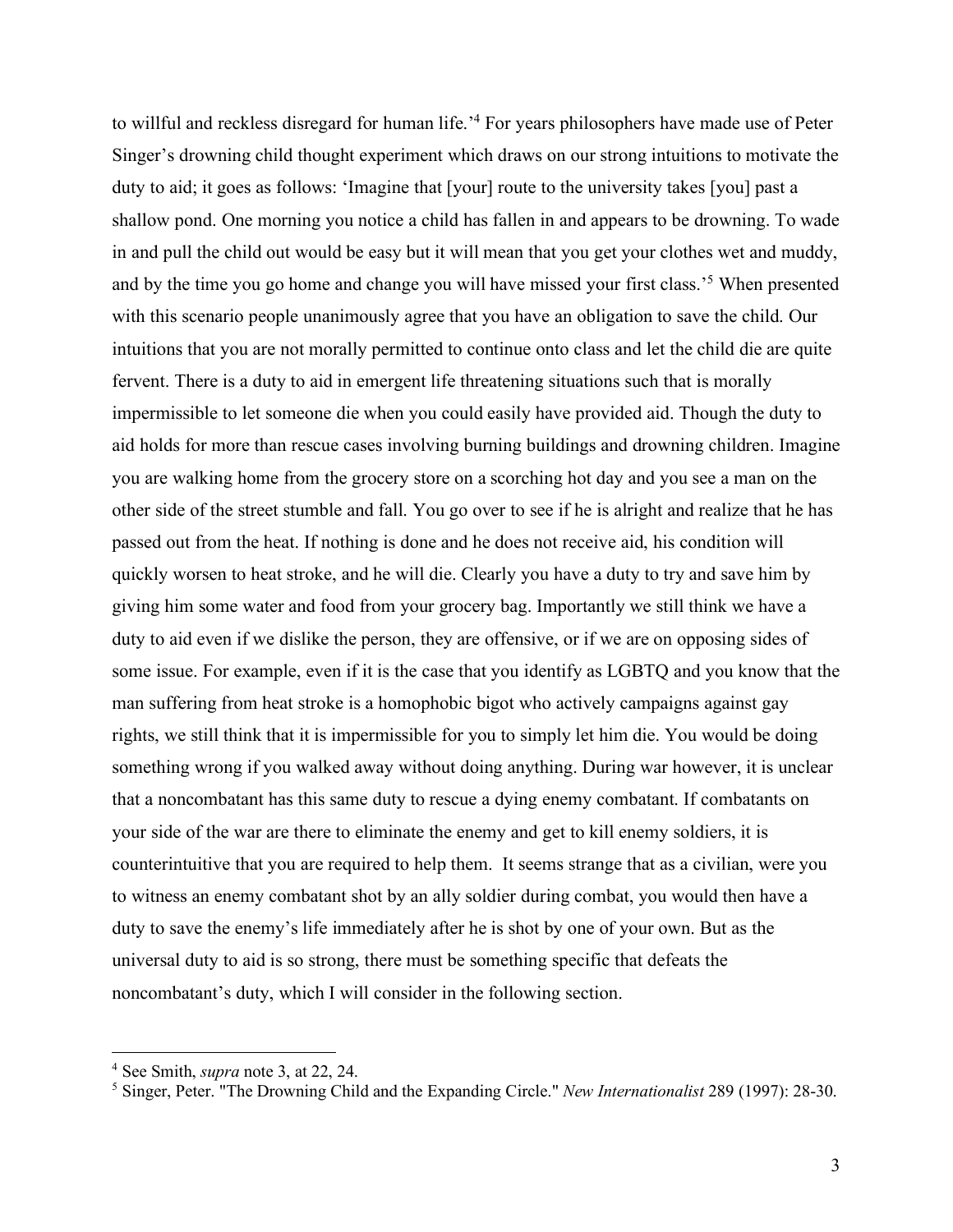## III. Right to Life Surrendered

I will now examine the intuition that a civilian may not be required to aid an enemy combatant because he is a combatant.<sup>6</sup> Under this account the relevant difference in situations of aid during war that makes not saving a person's life permissible is that the agent in question is a combatant. There is something special about the status of being a combatant that makes letting him die morally permissible. In his theory of combatant equality Michael Walzer posits that individuals participating in war surrender their right to life. In light of being a combatant and engaging in warfare, an agent has surrendered his right to life, and therefore a noncombatant is not obligated to save the enemy combatant, making it morally permissible to do nothing and let him die To evaluate this argument, I will first show that it is reasonable to accept the premise that combatants surrender their right to life, owing to the fact that a core tenet of just war theory is based on this argument. I will then argue that even if it is true that combatants surrender their right to life, this fact does not defeat one's strong duty to aid and make it permissible to let a wounded enemy combatant die. I will demonstrate that although a combatant may surrender his right to life it does not follow that he also surrenders his claim to aid. I will also argue that upon closer investigation, within the context of just war theory, 'surrendering one's right to life' takes on a very specific connotation. Combatants surrender their right to life in that they are liable to be attacked and killed; the surrender of rights does not extend to 'letting die.'

Death is a seemingly inevitable consequence of war. In every war there are soldiers on opposing sides who engage in combat, attack, and kill one another; that is the nature of war. However a combatant's position is somewhat unique since, all things being equal, it is accepted that combatants can be killed, but noncombatants are off limits and may not. <sup>7</sup> In war, soldiers are permitted to attack and kill opposing forces, where ordinarily outside of war that action is not permitted. Yet even in war it remains impermissible to target noncombatants. Any plausible theory of the morality of war must show why it is permissible for combatants on either side of the war to kill other combatants, but not noncombatants. Seth Lazar writes, 'People have, as a matter of justice, a duty to respect others' right to life. To kill, in almost any other context

 <sup>6</sup> It is worth noting, that if this argument goes through, then the permissibility of forgoing aid and letting combatants die applies to all combatants both friend and foe alike.

<sup>7</sup> Noncombatant immunity is accepted by traditionalist and revisionists alike. See Walzer, *Just and Unjust Wars,* 2015. Primoratz, *Civilian Immunity in War,* 2007. Lazar, 'Strenghtening Moral Distinction,' 2018. Arneson, 'Just Warfare Theory and Noncombatant Immunity,' 2006.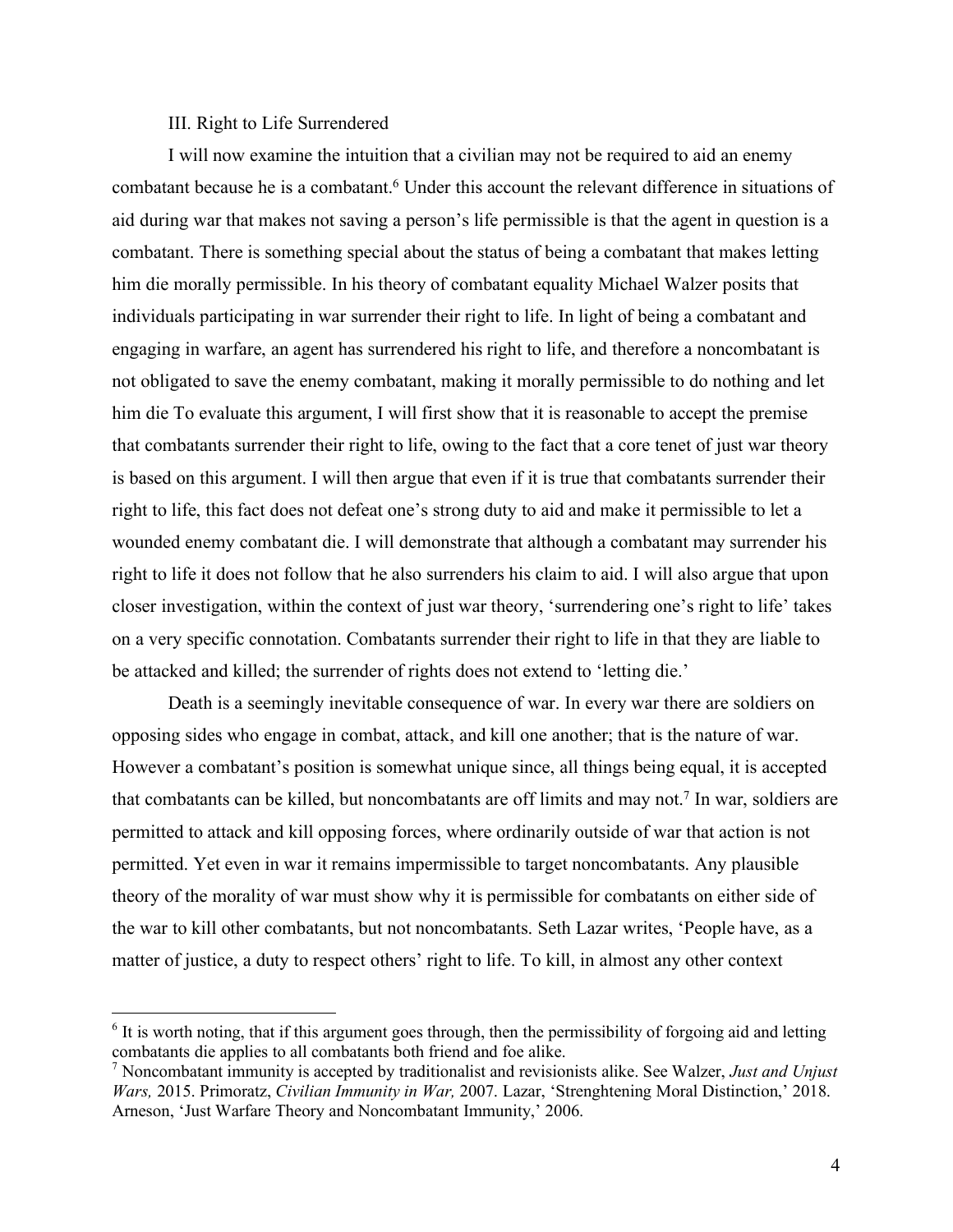besides war, is to breach that duty.'8 It is the task of the just war theorist to show why, in war, the duty to respect others' right to life changes, and how killing in war is justified when in almost any other setting it is not.

Michael Walzer, who's work provided the foundation for modern just war theory, accounts for this discrepancy by maintaining that killing combatants is justified because of a principle he calls combatant equality. It is from this principle that we get the concept of combatants surrendering their right to life. This principle is central to traditional just war theory because it accounts for why it is the case that combatants on either side of the war are permitted to kill each other but not other noncombatants. According to this principle, combatants on both sides of the conflict are morally equal to each other and as such have equal rights to kill one another.9 Walzer argues for his thesis in the following passage,

'Simply by fighting, whatever their private hopes and intentions, they have lost their title to life and liberty, and they have lost it even though, unlike aggressor states, they have committed no crime. "Soldiers are made to be killed," as Napoleon once said; that is why war is hell. But even if we take our standpoint in hell, we can still say that *no one else is made to be killed.* This distinction is the basis of the rules of war. Everyone else retains his rights.'<sup>10</sup>

According to the moral equality of combatants, combatants lose their own right to life because, as combatants, they threaten the lives of others.<sup>11</sup> Additionally, by joining the army and opting to fight, a combatant 'has allowed himself to be made into a dangerous man' and consequently surrenders his right.<sup>12</sup> Therefore, when someone takes on the role of combatant, he forfeits his right to life. Since noncombatants do not engage in warfare, they do not surrender their right to life and are granted noncombatant immunity.<sup>13</sup> Given that one of the central tenets of traditional just war theory is justified in part by the argument that combatants surrender their right to life, it is reasonable to think that their surrendering of their rights defeats a noncombatant's duty to aid. The dying enemy combatant you encounter, having surrendered his right to life, is not entitled to

 <sup>8</sup> Lazar, Seth. "Responsibility, Risk, and Killing in Self-Defense." *Ethics* 119.4 (2009): 699-728, at 699. <sup>9</sup> While traditionalists defend the principle of combatant equality, most revisionists such as Jeff McMahan and David Rodin do not hold the view that all combatants equally forfeit their right to life and therefore would reject the notion that it is permissible to do nothing and let the combatant die because she has surrendered her right to life.

<sup>10</sup> See Walzer, *supra* note 7, at 136.

<sup>11</sup> *Ibid.* at 142.

<sup>12</sup> *Ibid.* at 145.

<sup>13</sup> *Ibid.* at 136.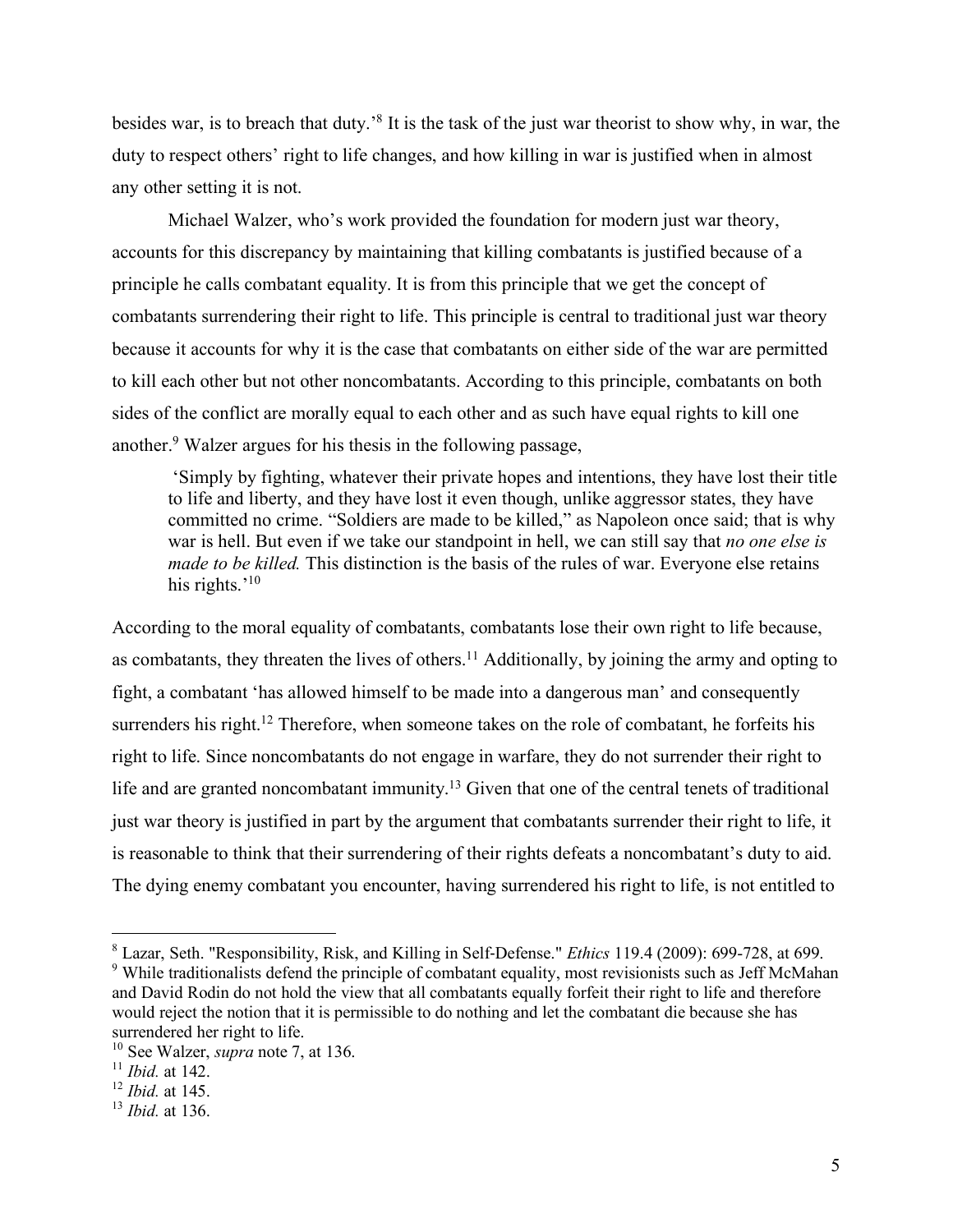your aid, and consequently you, as a civilian noncombatant, are morally permitted to refrain from attempting to rescue him, and are permitted to walk away without doing anything, allowing him to die.

I will now examine whether or not surrendering one's right to life necessarily entails a surrender of one's right to aid or rescue. One might intuitively think that if an individual has done something, or engaged in some activity that results in forfeiting her life, then in situations where her death is imminent, since she has surrendered her right, one has no obligation to do anything to prevent her death. However, simply because a person loses her right to life in one context it does not follow that she forfeits it absolutely. Let us first consider a case where an agent dies, and it is clear that the agent surrendered her right to life. Take the following scenario:<sup>14</sup> A police officer is dispatched to the scene of a bank robbery. Upon the police officer's arrival, the bank robber flees the scene of the crime. The officer pursues the suspect on foot. During the pursuit the suspect shoots at the officer several times. The officer then, defending himself, returns fire shooting the suspect in the leg. The bullet hits the suspect's femoral artery; she bleeds out in less than a minute and dies. In this example, the suspect's death is justified, and she is in no way wronged by the police officer's actions. When she attacked the police officer attempting to use lethal force, violating the officer's right to life, the suspect forfeited her own right to life.<sup>15</sup> It is because the suspect has forfeited her right to life that when the officer shoots and subsequently kills her it is understood that he acted in a morally permissible manner. Now imagine the exact same scenario with only one difference: The officer's bullet misses the femoral artery, and the suspect does not die immediately from her wound. However, if she does not receive medical attention she will bleed out and die. The officer has two options available to him. The first is to call for an ambulance; the second is to let the suspect succumb to her injuries, slowly bleeding to death. Because the shot to the leg was not immediately fatal, it is clear that the officer has a duty to call an ambulance. He is not permitted to withhold aid, effectively ensuring the suspect's death even though she forfeited her right to life to the officer when she shot at him. One argument for why, in the second scenario, the officer would be morally remiss in not calling 911 and denying the dying suspect aid is because

<sup>&</sup>lt;sup>14</sup> Scenario modified from: Emerton, Patrick, and Toby Handfield. "Order and Affray: Defensive Privileges in Warfare." *Philosophy & Public Affairs* 37.4 (2009): 382-414.

<sup>15</sup> Thomson, Judith Jarvis. "Self-Defense." *Philosophy & Public Affairs* 20.4 (1991): 283-310, at 302-305.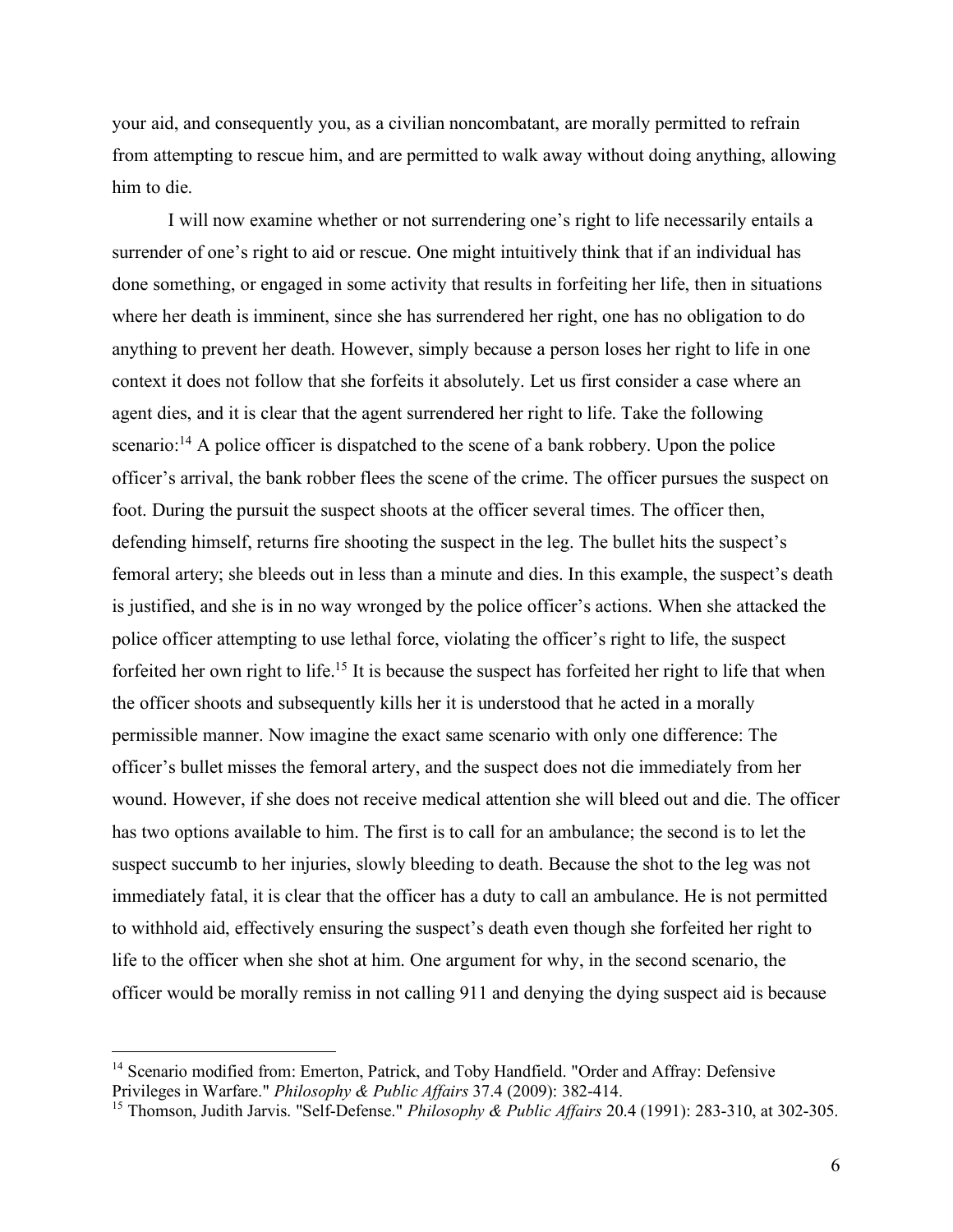the imminent threat to his life is averted.<sup>16</sup> The suspect, having been shot and wounded, is incapacitated and is no longer infringing upon the officer's right to life. Since she is not, at that moment, violating the officer's right, the suspect regains her right to life and therefore cannot be allowed to die. She is still entitled to emergency aid. One might think the officer's providing aid is specific to his role as a policeman; however, our intuition remains the same when we replace the officer with regular citizen. Here, the individual in question has surrendered her right to life, yet we think that she still has a right to receive aid.

If it were the case that combatants have surrendered their right to life not temporarily but completely, then we would expect to see policies regulating warfare which reflect that. It would be acceptable and common practice to leave wounded combatants from the opposing side to die on the battlefield. If they are dying and have forfeited their right to life, then military forces would be justified in not saving the enemy and letting them die. This course of action makes strategic sense, as it decreases the number of opposing forces and does not require them to expend their valuable resources. However, in modern warfare, this has not been common practice; when battles ceased, both sides tended to their wounded, and if one side maintained military control over the battle field, that side provided medical aid not only to their own soldiers but also to the wounded enemy soldiers also. <sup>17</sup> Additionally, in 1906, the Geneva Convention was revised to include articles relating to the sick and wounded stipulating, 'Officers, soldiers, and other persons officially attached to armies, who are sick or wounded, shall be respected and cared for, without distinction of nationality, by the belligerent in whose power they are… After every engagement the belligerent who remains in possession of the field of battle shall take measures to search for the wounded.<sup>18</sup> As evidenced by this article, it appears that even though combatants forfeit their right to life, they do not surrender their right to aid and humane treatment. While Napoleon may be correct when he said soldiers are made to be killed, they are still human and should not suffer unnecessarily. Just because combatants surrender their right to life, it does not make it permissible to let them die when aid can be given.

<sup>&</sup>lt;sup>16</sup> No other action is necessary to eliminate the threat. For a detailed account see: Frowe, Helen. "The Role of Necessity in Liability to Defensive Harm." *The Ethics of Self-Defense*. Oxford UP, 2016.

<sup>&</sup>lt;sup>17</sup> See Gregory P. Noone's *The History and Evolution of the Law of War Prior to World War II*, 2000.

<sup>18</sup> International Committee of the Red Cross (ICRC), *Geneva Convention for the Amelioration of the Condition of the Wounded and Sick in Armies in the Field (Geneva Convention on Wounded and Sick)*, 6 July 1906.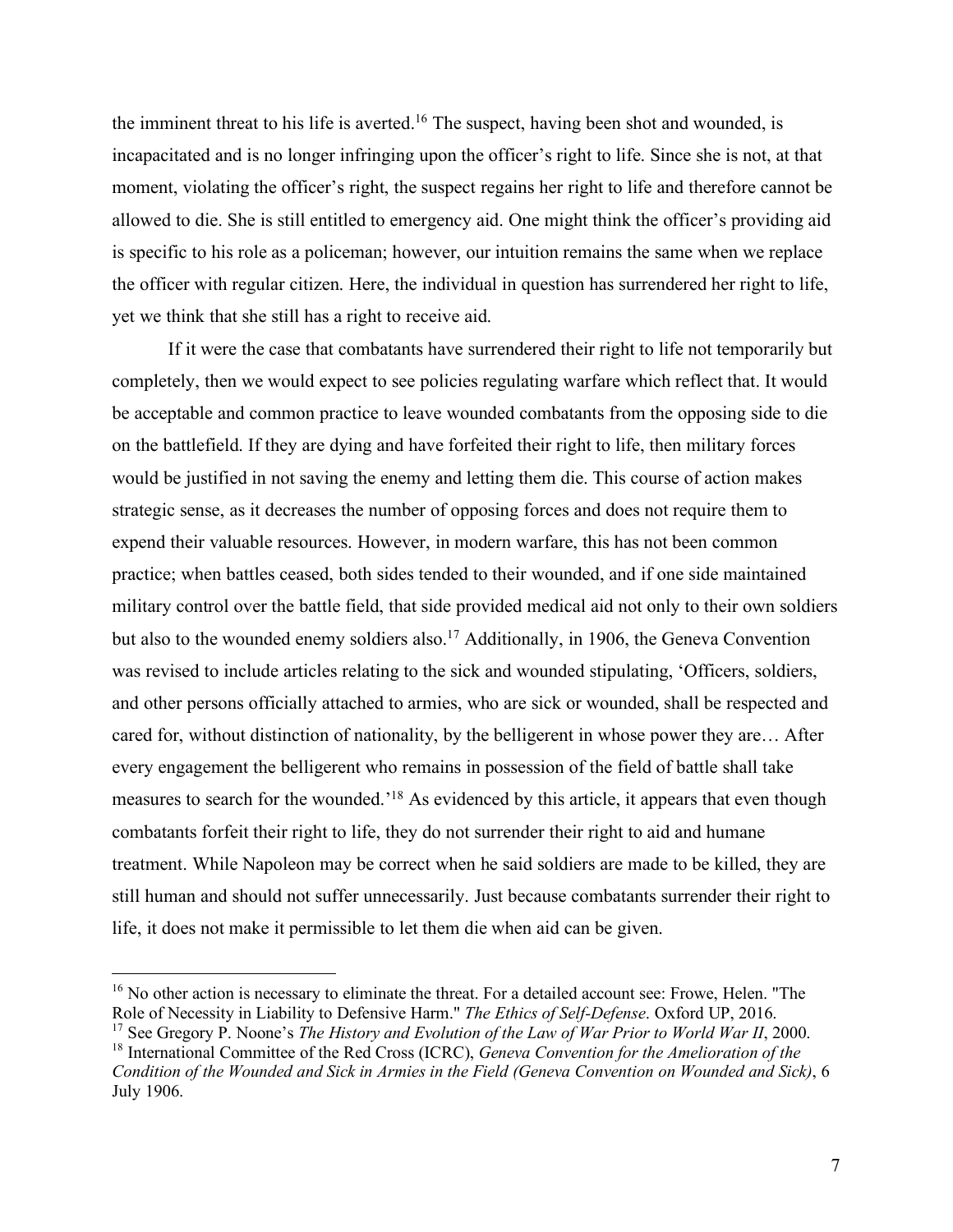Furthermore, a closer examination of what the argument that combatants surrender their right to life is actually meant to justify in just war theory, reveals that when Walzer and other traditionalists speak of surrendering one's right to life, it means something very specific within the context of war. In the context of war, to surrender one's right to life means that one is liable to attack and liable to be killed. Recall that one of the primary aims of just war theory is to explain why killing carried out in war is different than killing outside of war. When theorists appeal to the fact that combatants lose their right to life, they are doing so in order to justify and give an account of why it is the case that, within the confines of war, soldiers are morally permitted to kill one another. Walzer uses the forfeiture of rights argument to justify why it is permissible for combatants from opposing sides to target, attack, and kill each other, but not civilians. In this way, Walzer's language and terminology of losing, surrendering, or forfeiting one's 'right to life' is somewhat misleading. It does not mean that combatants have no right to live, that their deaths in war, however they transpire, are always permissible and justified. Rather, it means that combatants have forfeited their right not to be killed, whereas noncombatants have not. This is why combatants can be targeted and killed to satisfy some military objective while noncombatants cannot. Even more specifically, it means that combatants are liable to attack. As Jeff McMahan explains, 'To attack someone who is liable to be attacked is neither to violate nor to infringe on that person's right, for the person's being liable to attack *just is* his having *forfeited* his right not to be attacked.' <sup>19</sup> This distinction is important because liable to attack and liable to be killed are sometimes used interchangeably, which is understandable since permissibly attacking someone often results in him being killed, and the objective of a targeted attack is to kill. However, when theorists maintain that combatants are liable to be killed it does not mean that they are liable to die, for any reason, at any time, 'the form of forfeiture that corresponds to liability to attack in war is highly specific.<sup>20</sup> Combatants have surrender their right to life just to the extent that they are liable to attack from military forces of the opposing side. Therefore when a noncombatant encounters a dying enemy combatant her duty to aid still holds. The duty to aid another human being in an emergent situation is not defeated on the grounds that the combatant has surrendered his right to life. The combatant surrendered his right not to be attacked, therefore he was not wronged in being

<sup>&</sup>lt;sup>19</sup> McMahan, Jeff. *Killing in War*. Oxford: Oxford University Press, 2009. at 10.

<sup>20</sup> *Ibid.* at 9.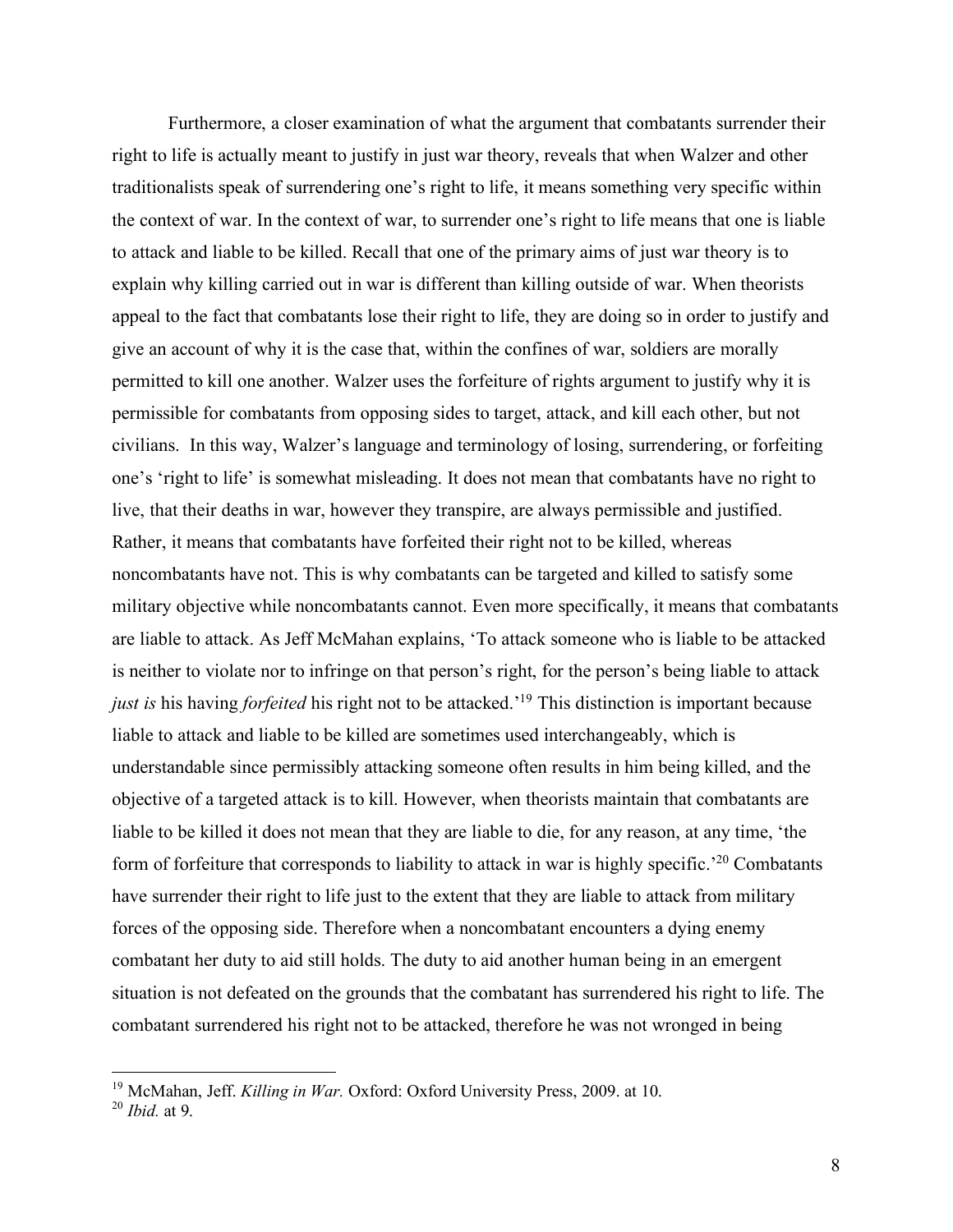attacked; however, his forfeiture of rights does not extend so far as to make it morally permissible for a passerby to let him die, when, if it were any other stranger dying, the noncombatant would be obliged to save him by the universal duty to rescue. The combatant is liable to attack, and possibly liable to be killed, but he is not liable to being left to die.

IV. Expanding the Scope of Defeating Factors to Include Potential Threats

Since a combatant's surrendering his right to life does not defeat a noncombatant's duty to aid, then as it stands, if she encounters a wounded enemy combatant, and can easily save him, she is obligated to do so. However, there are still instances in war where one intuitively thinks that a noncombatant does nothing wrong by not saving an enemy combatant, even when she could easily do so. In this section, I defend a modified view of the duty to rescue on which a noncombatant may be justified in not providing aid to an enemy combatant even when the rescue and aid is easy. Current accounts of the limits of the duty to rescue only consider the possibility of costs and risks born by the agent during the course of the rescue as potential defeating factors. I submit that in war, relevant considerations go beyond the costs and risks a rescuing agent takes on during the process of rescue; they extend to the future risks and potential costs that she assumes as a result of providing aid that she would not otherwise be subject to. I will argue that a noncombatant's duty to aid a dying enemy combatant is defeated if the combatant in question poses a threat to her.

The duty to rescue has been formulated by different philosophers many different ways. To give a few:

- a) An agent has a duty to rescue another when he can do so 'with no unreasonable cost, risk, or inconvenience' to himself or others.<sup>21</sup>
- b) 'If it's in our power to prevent something bad from happening without sacrificing anything of comparable moral importance, we ought, morally to do it.'22
- c) 'If someone can prevent a serious harm to another person at minimal cost to herself, then she has a moral duty to do so. $23$

 <sup>21</sup> Feinberg, Joel. "Failures to Prevent Harm." *The Moral Limits of the Criminal Law Volume 1: Harm to Others*. Oxford UP, 1987. Feinberg, Joel. "The Moral and Legal Responsibility of the Bad Samaritan." *Criminal Justice Ethics* 3.1 (1984): 56-69.

<sup>22</sup> See Singer, *supra* note 2, at 231.

<sup>23</sup> Rulli, Tina, and Joseph Millum. "Rescuing the Duty to Rescue." *Journal of Medical Ethics* 42.4 (2016): 260-264, 260.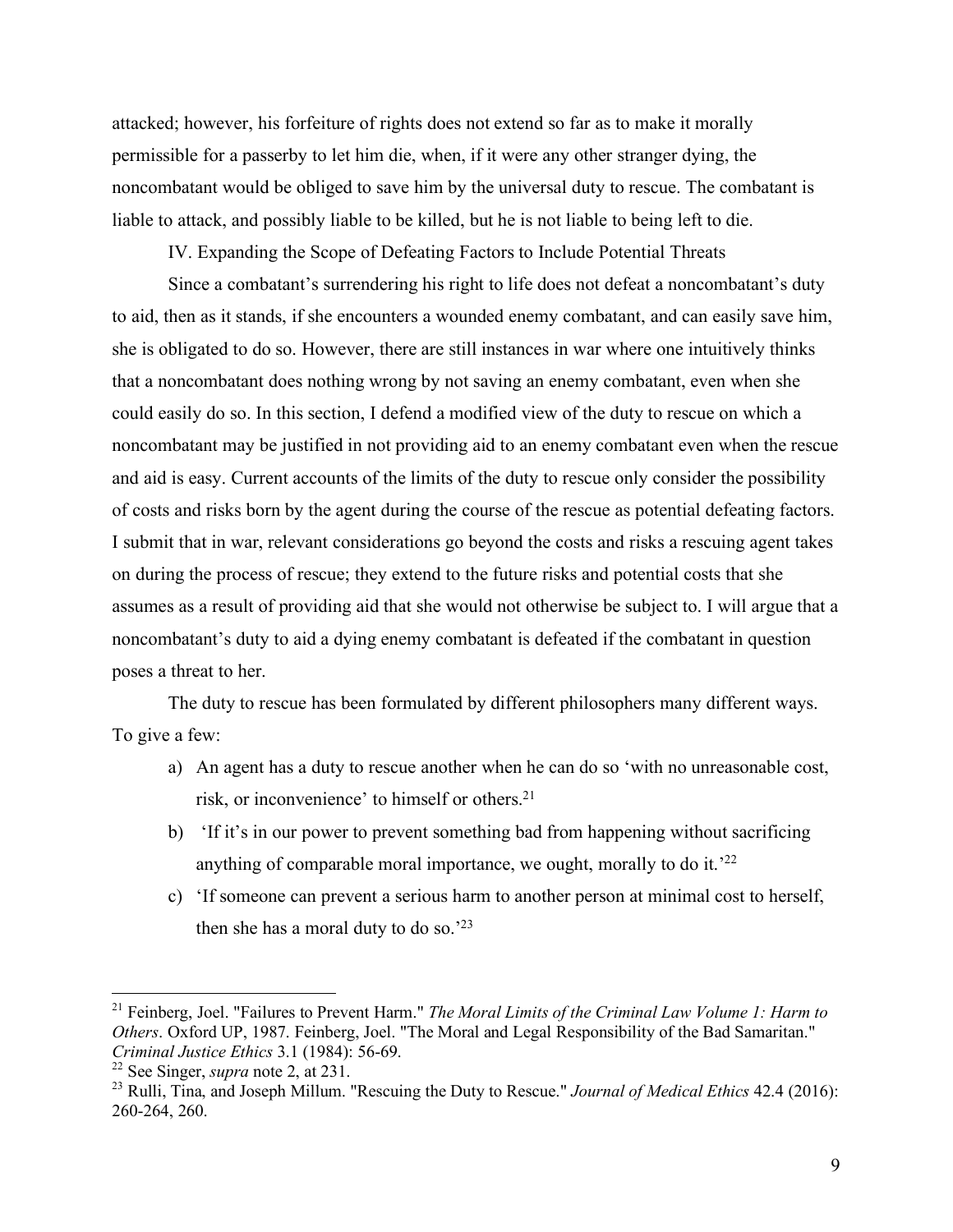d) 'Whenever some person knows that unless he acts in certain ways other persons will suffer basic harms, and he is proximately able to act in these ways with no comparable cost to himself, it is his moral duty to act to prevent these harms.'24

In each of these formulations, there is a level of cost or sacrifice that the aiding agent is expected to bear in order to fulfill her duty to aid the person in emergent need, whereby if the cost to the rescuing agent exceeds some amount X, then she is not duty bound to provide aid, and she is morally permitted to let the individual die. While there is no set consensus among philosophers as to what that level of cost is, many have modified Singer's drowning child thought experiment in different ways or constructed similar scenarios to show that the duty to aid still holds even when it comes at financial sacrifice to the rescuer, or certain physical sacrifices.<sup>25</sup> For example most people intuitively maintain that if I were on my way to the airport to catch a flight when I encounter the drowning child, I would still have a duty to rescue her even if it meant being late and missing my \$2,000 nonrefundable flight.<sup>26</sup> Similarly, Fiona Woollard argues that an agent would still be required to save the child even if she knows she will break her leg, or even permanently lose a finger, in the process.<sup>27</sup> In each of these discussions of cost, all of the relevant costs concern those born by the agent during the rescue, and any relevant costs that occur after the rescue are relevant only in that they are further effects of a sacrifice made during the process of the rescue.28 Relevant considerations do not include potential costs that the agent may incur after the rescue, which she would not have otherwise born, had the rescue not taken place. For example, say you save the drowning child. It just so happens that the child is a cat burglar, and two weeks after you save her, she robs your house, taking \$2,000 in jewelry. This eventually becomes a cost you incur as a result of rescuing her, but this particular cost is outside of the scope of what costs are considered relevant to one's duty to aid because it is not born during the rescue itself. Similarly, in discussions of risk, the risks that are considered are those

 <sup>24</sup> See Gewirth, *supra* note 3, at 217.

<sup>&</sup>lt;sup>25</sup> It is not the purpose of this paper to stipulate what counts as reasonable cost or what costs born in the process of rescue defeat the duty to rescue. It is enough to show that even with the disagreement about the cost of rescue, throughout the literature, discussions regarding what costs and risks might possibly defeat one's duty do no not go beyond risks assumed during the rescue, and costs born during the rescue. Even discussion of future costs to the rescuer which arise after the rescue pertain to the lasting effects and impact of costs paid during the rescue.

<sup>26</sup> See Igneski, *spura* note 2, at 442.

<sup>27</sup> See Woollard, *supra* note 3, at 131.

<sup>&</sup>lt;sup>28</sup> *Ibid.* at 130 for Woollard's discussion of Peter Unger's Bugatti thought experiment.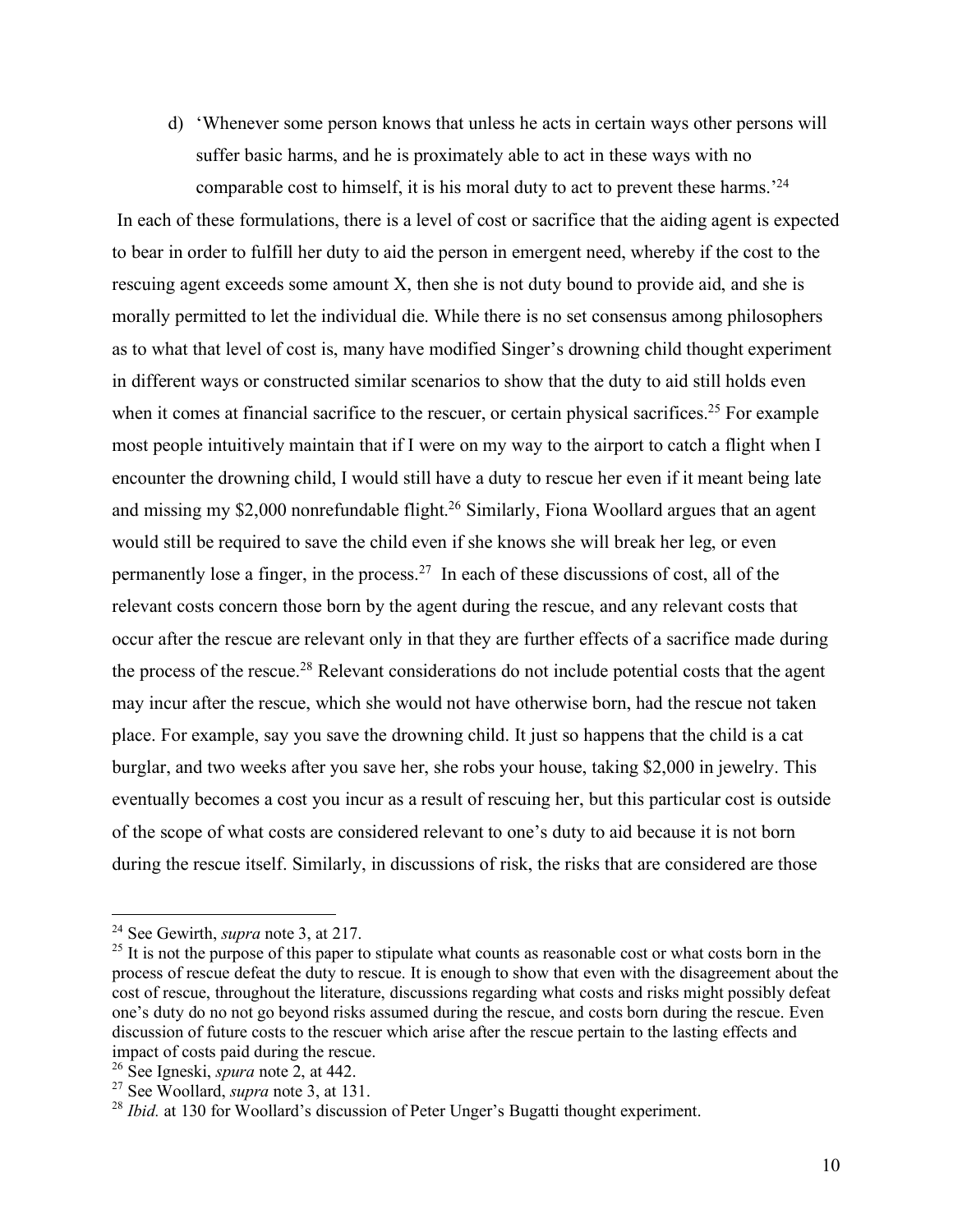related to the act of rescue itself.<sup>29</sup> The reason you are not morally required to run into the burning building, and duty only requires you to phone 911, is because if you were to perform the rescue yourself, you risk burning up and dying in the process. Similarly, a noncombatant is not duty bound to aid any combatant, enemy or ally, amidst a gun fight due to the risk of being herself mortally wounded in the process. Likewise a person who can swim, but is not an exceptionally strong swimmer, is not morally required to rescue a child who is drowning in rough waters; it is permissible for her to let the child die because she herself would risk dying in the process of saving him.30 Once a rescue becomes 'too risky or too costly an agent is justified in not performing it.'31 These risks correspond to costs, not just any potential costs, but costs the agent faces during the rescue itself. In the first two scenarios she faces serious, perhaps permanent, injury as well as potential death in the process of rescuing the agent in need, and guaranteed death in the drowning case. The risks to the rescuing agent are confined to those that she assumes during the period of time that it takes to make the rescue.<sup>32</sup> Based on how the duty to aid is currently spelled out, the costs and risks which may defeat ones duty to aid are limited to the events and circumstances of the rescue itself.

I argue that in war the scope of relevant costs and risks is expanded to include factors outside of the rescue process itself. In war there are scenarios where a noncombatant may be morally permitted to let an enemy combatant die, even when saving him constitutes an easy rescue, where the rescue process is virtually risk free and costs the noncombatant very little. Consider the scenario posed in section II where a noncombatant encounters an enemy combatant dying of heat exhaustion. All that is required of her to save him is to provide him food and water, which she happens to have on her. The cost to her is a mere bottle of water and a protein bar, and, if we are to factor in the risk involved in the act of rescue, handing over the food and water, there is none. On the existing model of our duty to aid she clearly has a duty to aid. Now imagine the exact same scenario only set in Germany occupied Poland during WWII, and the rescuing agent is a Jew in hiding, called Mary, who encounters a dying S.S. officer in need of food and

 <sup>29</sup> See Gewirth, *supra* note 3, at 218.

<sup>&</sup>lt;sup>30</sup> Igneski, Violetta. "Rescue and the Duty to Aid." Ph.D. diss., University of Toronto (Canada), 2001. at 218-19.

<sup>31</sup> *Ibid.* at 219.

<sup>&</sup>lt;sup>32</sup> It is possible that discussions of risk have been limited to the act of rescue because theorists have not considered the possibility that there are risks related to saving an individual that have nothing to do with the cost or risk of performing the actual rescue.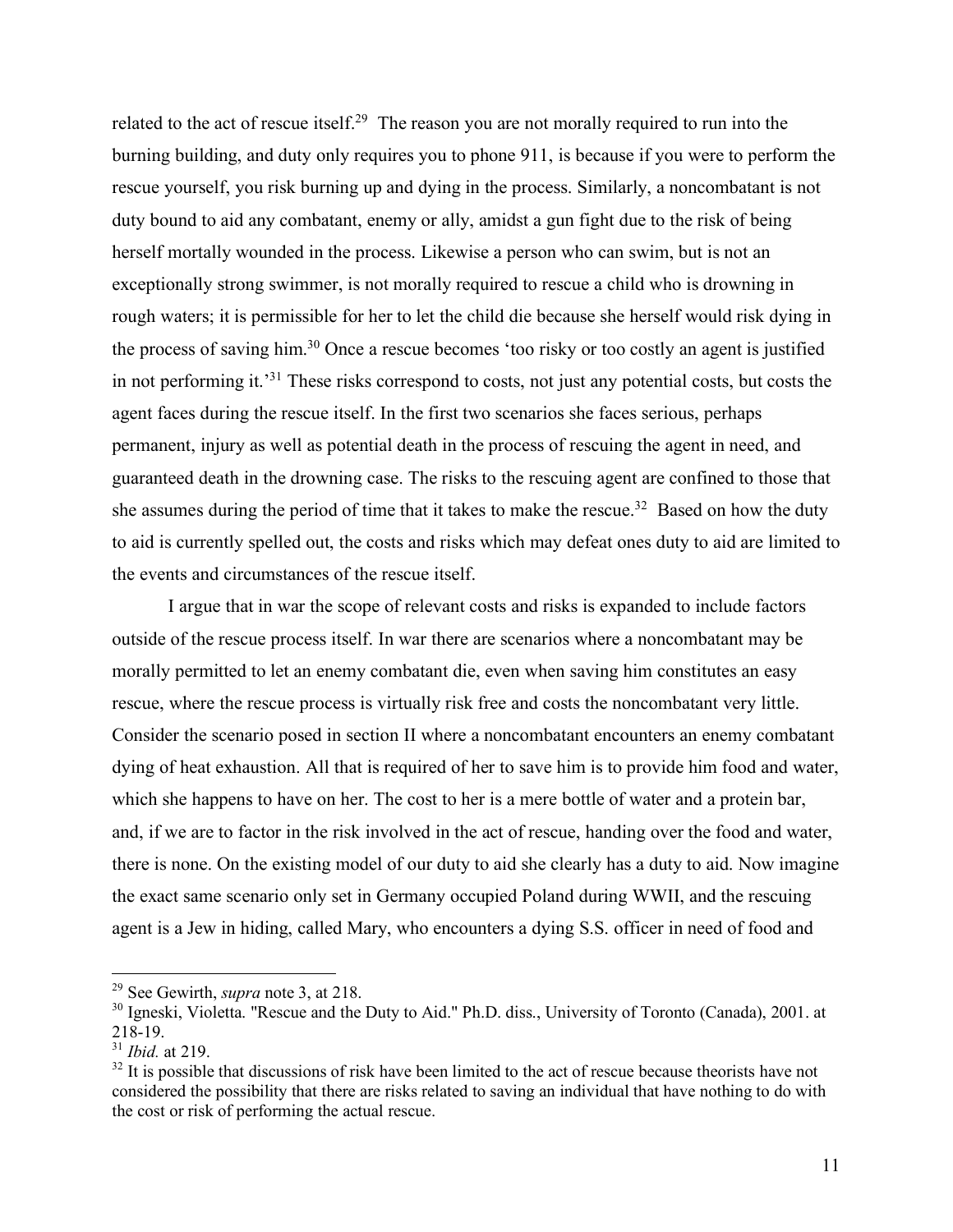water. Because the S.S. officer's job is to seek out, capture and ultimately exterminate Jews, and he would do so if he discovered Mary, I take it to be true that she is not required to provide aid, and is therefore morally permitted to let the officer die. However, as the cost and risk involved in the actual physical act of rescue is identical in both scenarios, there must be some other relevant factor, not captured by our current cost risk paradigm, which makes not providing aid morally permissible. I believe there is a way in which we think, and rightly so, that if she were required to save the Nazi soldier it would cost the rescuing agent her life. With the wounded S.S officer, the anticipation is that upon receiving aid, he will turn her in to the gestapo where she will be killed or sent to a concentration camp. Hence, if she were required to save the Nazi soldier it would most likely cost the Mary her life. But as this cost does not befall Mary during the actual rescue, unless the theory is modified, her duty is not defeated, and she is still required to provide aid. I also do not think anyone would deny the fact that Mary risks her life by saving the German officer even though it is the case that she is not in danger or at any risk of harm to her basic wellbeing when she is actually providing aid. The reason one is correct in maintaining that she puts her life at risk when she aids the Nazi is because given that he would harm or imprison her if ever he got the chance, rescuing him endangers her life. While he may not be a threat to her when he is incapacitated, once she helps save his life he becomes one. He does not pose a minor threat, but a major threat to her life, freedom, and basic well-being. In saving him, she puts herself at risk to a threat that she otherwise would not be in danger of, namely the threat of being arrested, detained in a concentration camp or exterminated. While walking away and not providing aid is a disproportionate response to the cost, risk, and any immediate threat to her well-being that Mary may face during the rescue process, it is proportional to the extraordinary danger to her that may come about from saving him.

As one's right to life, and by extension one's right not to be harmed, is the most fundamental natural right, an agent should not be made to renew an averted or existing threat to her life or aid in the creation of a new threat to her life. The idea that exposure to a threat can defeat one's duty to aid is not unique to my view. If we look back, traces of this reasoning are already present in our current conception of the duty. We would call into question any account of a duty to aid that would require a rescuing agent to subject herself to a threat to her life in order to save another. It is why, were it not possible to call 911, the passerby is morally permitted to let the people die in the fire, and why the weak swimmer is not required to rescue the drowning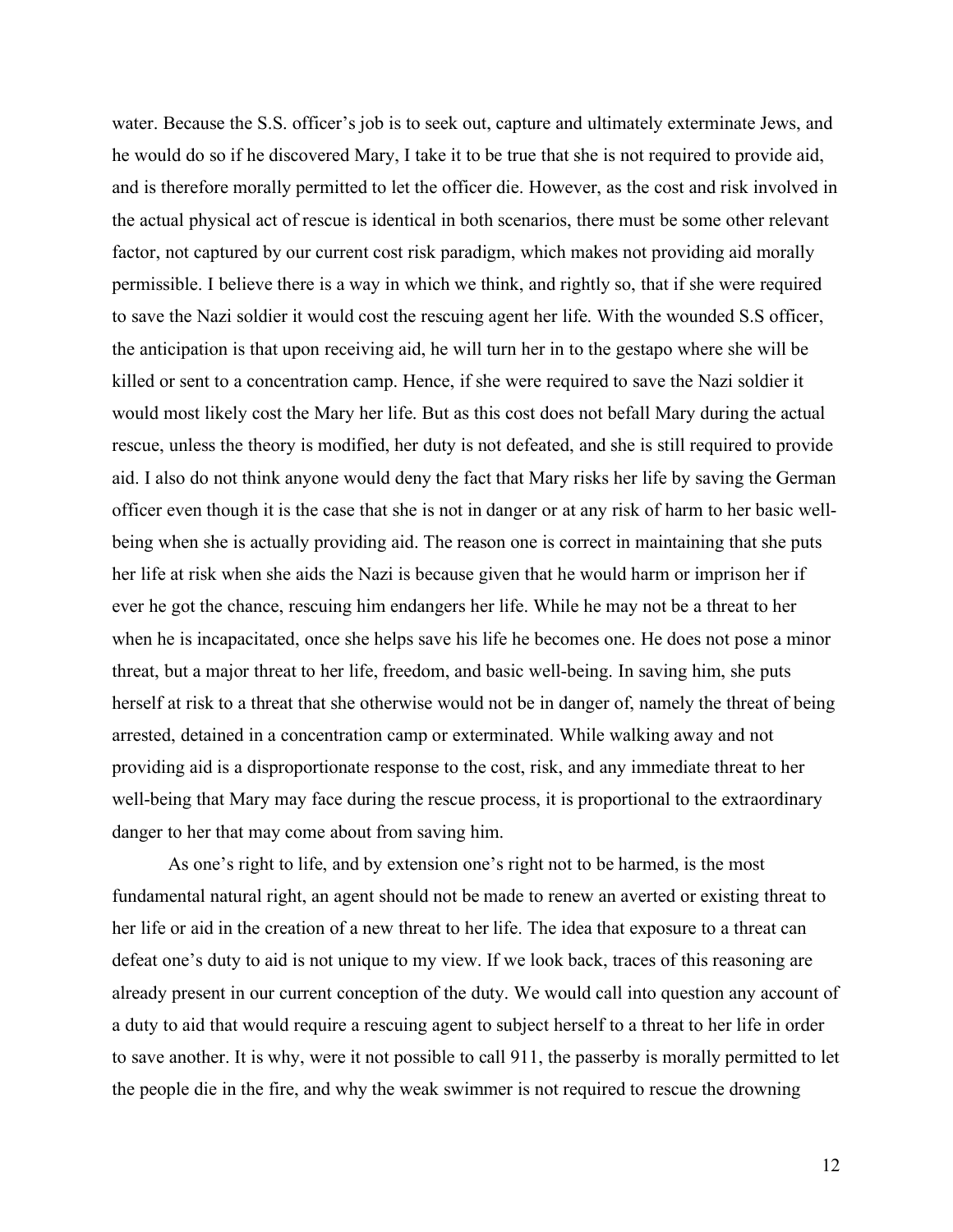child, because providing aid to them would threaten her own life. However, as illustrated in the WWII example, in war there are threats to a rescuing agent's life that are associated with aiding an enemy combatant which go beyond the perils of the rescue itself. Because the S.S. officer poses a threat to the noncombatant's life, her duty to aid is defeated, and she is therefore not required to provide aid.

One of the reasons the example with Mary is so compelling is because the likelihood that the noncombatant's life will become at risk upon aiding the enemy combatant is extremely high. If she provides aid and saves the soldier's life, it is more than likely that she will be helping to introduce a threat to her life that would otherwise not have been present. If you know with absolute certainty that the individual you are providing aid to is going to cause you harm or kill you at some point in the future after you have saved him, as in the Nazi case, you are not morally obligated to provide aid. However, I believe the noncombatant's duty to aid is defeated even if it is not absolutely certain that the enemy combatant will ever cause her harm and only poses a potential threat. That is, even in cases where there is no guarantee that the combatant in need is a threat or will become a threat to you after you save him, you are not required to rescue him. If the noncombatant has reason to believe that the enemy combatant will pose a threat to her life if he is rescued, then it is permissible for her not to provide aid.<sup>33</sup> In order to gain a better understanding of the types of cases to which I am referring, think back to the Vietnam war. Consider the atrocities the Vietnamese experienced at the hands of U.S. soldiers during that war. Although the My Lai massacre is the most well-known act of barbarism committed by U.S. soldiers, there are countless other documented cases of mass murder, rape, and torture of Vietnamese civilians by U.S. forces that have been corroborated by both Vietnamese and Vietnam veterans alike.<sup>34</sup> Still, not all soldiers participated in violence against Vietnamese noncombatants. One Vietnamese villager who lived through the war recounted, 'Sometimes U.S. troops handed out candies. Sometimes they shot at people. Sometimes they passed through a

<sup>&</sup>lt;sup>33</sup> It is worth noting that the potential threat that the enemy combatant poses is a threat to the noncombatant's life, freedom, or basic well-being; which include, but are not limited to, death, imprisonment, rape, torture, and maiming. As what is at stake for the person in need of aid is his life, for your duty to be defeated, and you be justified in letting the individual die, the threat you assume the risk of happening to you, were you to save him, must also be sufficiently high.

<sup>34</sup> For a detailed discussion of the violence against Vietnamese noncombatants see Turse, Nick. *Kill Anything That Moves: the Real American War in Vietnam*. A Metropolitan Book, 2014.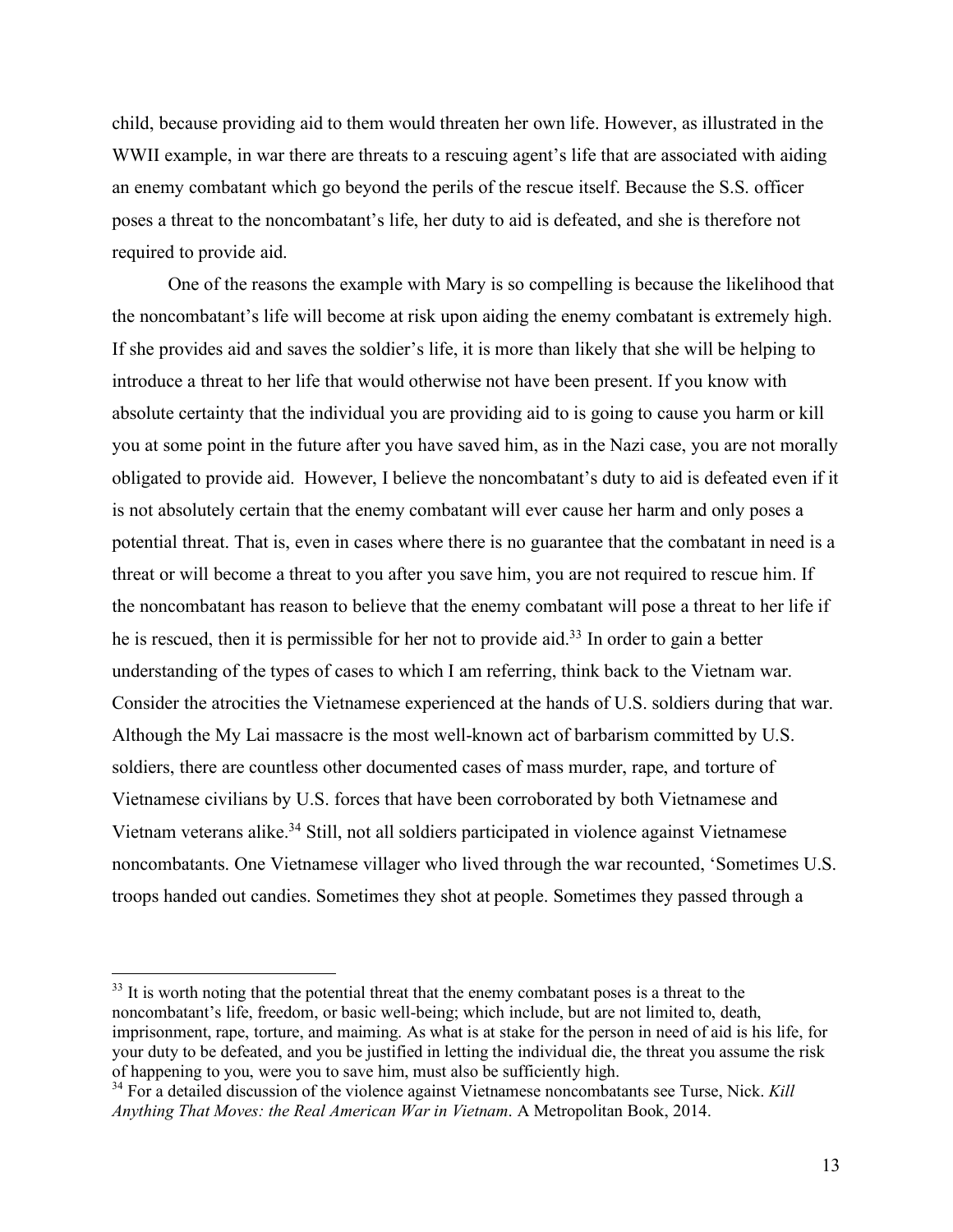village hardly touching a thing. Sometimes they burned all the homes.'35 Imagine a Vietnamese villager is returning to her home, walking down a road that dead ends at her village. Along the way she comes across an unconscious U.S. soldier bleeding out. She knows how to tourniquet his wound to staunch the bleeding so that he will survive. However, as the road on which the soldier is traveling leads only to one place, it is apparent that he was on his way to her village when he sustained his injury. Based on either her personal experience, or stories she has heard from others of the actions of U.S. soldiers she has good reason to believe that if he lives he will go on to torture, massacre, or gravely violate the people of her village, herself included. Though she is aware that there is a chance that he may be one of the decent soldiers, that he may pose no threat to her once he receives her aid and recovers, and is only on his way to take stock of the village, there is the greater risk that if she gives him aid and he lives, he will pose a serious threat to her life, as well as the lives of those in her village. In this context, the combatant in need poses a potential threat to her life. Even in this case, where the villager is not certain that aiding the soldier will result in an actual threat to her life, she is justified in not providing aid because if she saves him and he does pose a threat to her it could cost the villager her life. She would be saving his life only to provide him the opportunity to harm her once he is able.

It is clear that when rescuing does in fact produce a threat to the rescuer, or revives a previously eliminated threat, the duty is defeated, as you are not required to endanger yourself.<sup>36</sup> However, many noncombatant encounters with enemy combatants are similar to the Vietnam example where it is not known whether aiding the enemy combatant will give rise to a serious threat to the noncombatant following the rescue. Saving the enemy combatant either will or will not result in a threat to the noncombatant's life, but it is impossible for the noncombatant to know for sure. One only knows if the combatant is a threat in hindsight, and when answering the question *do noncombatants have a duty to aid enemy combatants during war* it is not enough to stipulate that her duty is defeated if aiding the enemy combatant actually poses a threat to her life; that does not do an agent any good when she asks of herself *Do I have a duty to help this person?* or *Am I doing something wrong if I do nothing and let him die?* A theory of the duty to aid must also be action guiding. In instances such as these the duty must be assessed from the perspective of the noncombatant. This is why the agent's reasonable belief that the rescue poses

 <sup>35</sup> *Ibid.* at 132.

<sup>&</sup>lt;sup>36</sup> A threat of a scale that will damage your basic well-being: Death, rape, torture, imprisonment.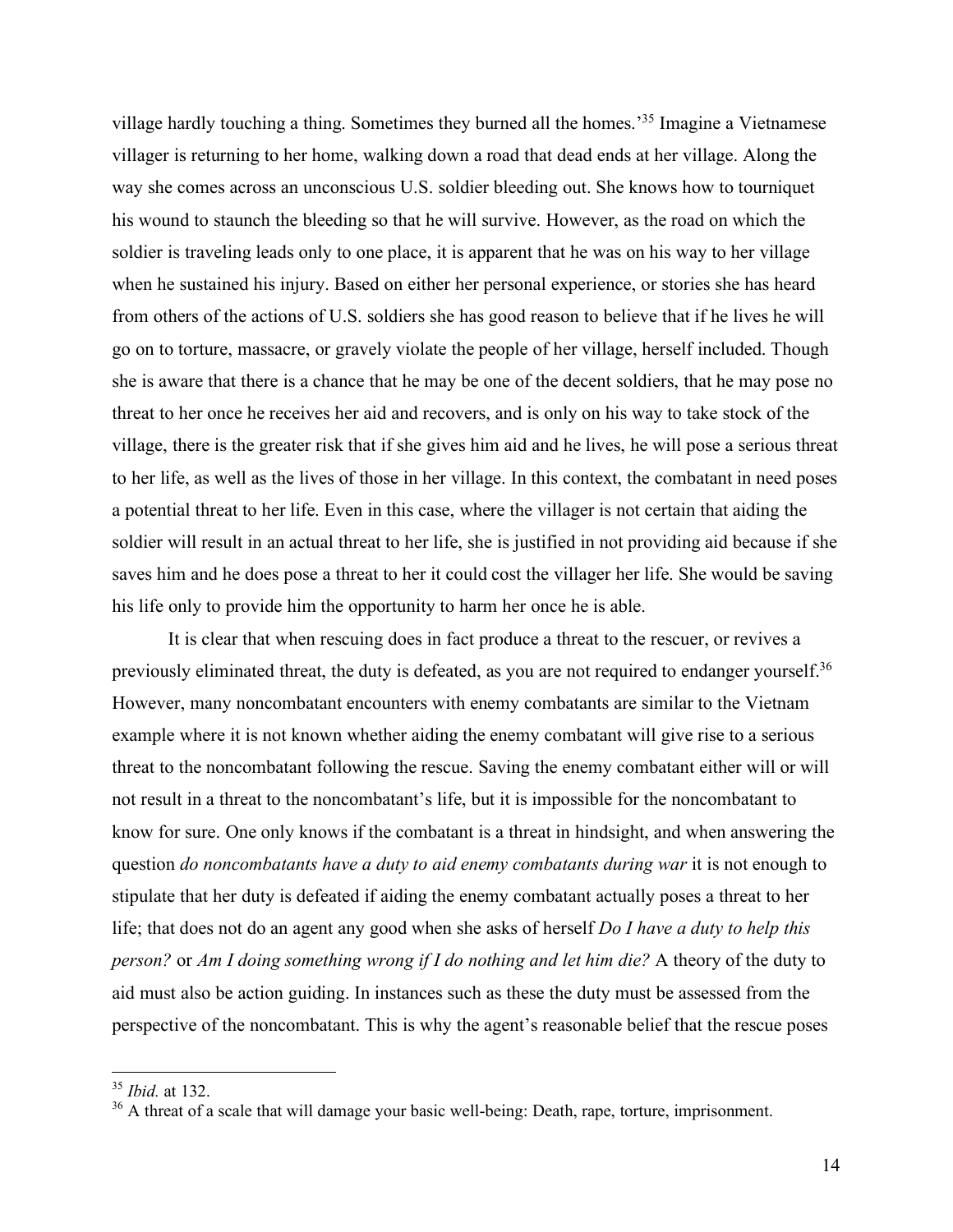a threat is enough to defeat her duty to aid an enemy combatant in war. Kimberly Kessler Ferzan maintains a similar position for evaluating the justification of self-defense from the view point of the victim. She argues:

'From a God's eye point of view, an act either will or will not happen – the risk is either 0 (no) or 1 (yes). However, because we do not have this omniscient perspective, we assess risks. And the degree of risk may change depending upon the person assessing the risk because the amount of information that any actor has may differ… A [victim] cannot know the outcome. Rather, he must play the odds. And his action, like any epistemically limited action, must be assessed from this viewpoint... The law must not only tell people what to do when they are certain of the result, but what to do when they face risks.<sup>37</sup>

Just as the victim in Ferzan's account of self-defense, the noncombatant must play the odds. She faces the risk that aiding the enemy combatant will cost her her life. Just as the weak swimmer is not required to assume the risk to her life that goes along with saving the drowning child, the noncombatant is not required to assume the risk that accompanies saving the enemy combatant. A noncombatant is justified in not providing aid to an enemy combatant if she has reason to believe that rescuing him will engender a threat to her life.<sup>38</sup>

If you are permitted to let an enemy combatant die because he poses a threat, this might lead one to consider whether you are permitted to kill him. You are not. While the potential rescuing agent is not morally required to provide aid on the grounds that she cannot be made to aid a potential threat to her life, it is morally impermissible to for her to proactively kill the combatant. The reason for this is twofold. Firstly, while your duty to aid is defeated, the combatant in emergent need still has a right to aid, and as such, the duty to aid still holds for others to whom he does not pose a threat. Killing him denies the possibility of anyone else coming to his aid. Although you are not required to save him, you cannot prevent someone else from saving him. Secondly, and more importantly, whereas you do have a right not to put yourself at risk to a potential threat to your basic well-being by providing that person aid yourself, you do not have a right to inflict harm upon or kill that person. This is because the

 <sup>37</sup> Ferzan, Kimberly. "Justifying Self-Defense." *Law and Philosophy* 24.6 (2005): 711-749, at 722, 726. <sup>38</sup> If the villager had a magic ball which told her with 100% certainty that the soldier would not pose a threat to her after she saves him then yes, she would be required to provide aid and try to save his life; she would not be not morally permitted to let him die. If she is in an epistemic position to know that there is no threat or potential threat, she cannot let him die simply because he is a U.S. soldier. Just like the homophobic victim in section II, it is morally impermissible to deny aid because she dislikes him or is on opposing sides.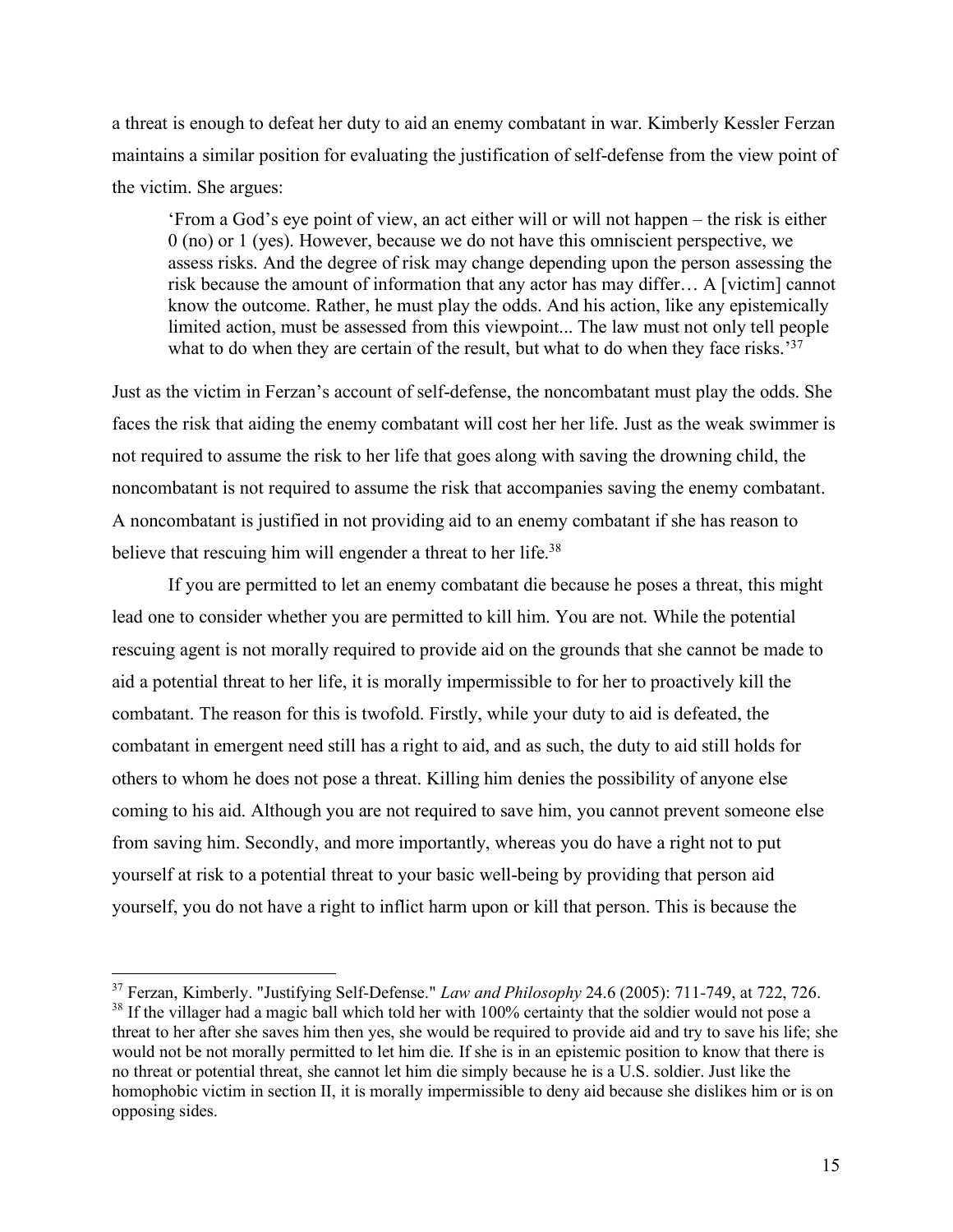enemy combatant in need is not currently posing a direct threat to you and therefore is not liable to any direct harm from you.

It is natural to wonder now, if reasonable belief that the person one is aiding is a threat to one's life defeats a civilian's duty to aid during war, then why is it the case that it does not defeat one's duty to aid outside of war? The answer lies in the role that the state normally plays during times of peace, that of protecting citizens against violence, a role that is often absent during war. Consider the fact that even in cases of self-defense the victim still has a responsibility to her attacker.39 If a person is attacked and she shoots her attacker, once the immediate danger is eliminated and threat to the victim's life is no longer imminent, she is not permitted to cause him further harm. Just as she is not permitted to shoot him repeatedly until he is dead, once he is down she is not permitted to let him bleed out and die, she must call for an ambulance.<sup>40</sup> Nevertheless, if that person attacked her, then one can assume that the victim has reason to believe that he poses a threat to her and will pose a threat to her once she saves him. So why is she required to aid him when in war the reasonable belief that he poses a threat is enough to defeat her duty? It is because in calling 911 she not only ensures that he will receive aid, she also simultaneously appeals to the authorities for protection against that potential threat. Police involvement, in conjunction with the legal and judiciary systems, seriously reduces the likelihood of the attacker following through on the threat he poses to the victim's life, even if she provides him aid and saves his life. Crucially, outside of war there are systems in place to protect you from threats that are not yet imminent, which is why harming another person, and plausibly the converse of allowing harm, is restricted to instances 'where the danger is present and immediate, and there is not time to resort to a central authority.<sup>'41</sup> Because there is a system in place where you can turn for protection from the threat the person in need of your aid poses to you, your duty holds, and you are still required to provide aid; you are not permitted to withhold aid and allow him to die. However, Whitley Kaufman notes that 'if the imminence restriction is premised on the fact that the state can otherwise provide protection against violence, it follows

<sup>&</sup>lt;sup>39</sup> While inflicting harm in self-defense is not strictly analogous to allowing a person in need to suffer further harms you could prevent, the parallels between the cases will shed light on why the noncombatant is justified in letting the enemy combatant die and the attack victim is not.

 $40$  As self-defense must be proportional to the threat, and there is no longer an imminent threat, allowing him to die is neither proportional nor necessary, hence she must call an ambulance.

<sup>&</sup>lt;sup>41</sup> Kaufman, Whitley R.P. "Self-Defense, Imminence, and the Battered Woman." *Criminal Law Conversations*. Oxford UP, 2011. at 410.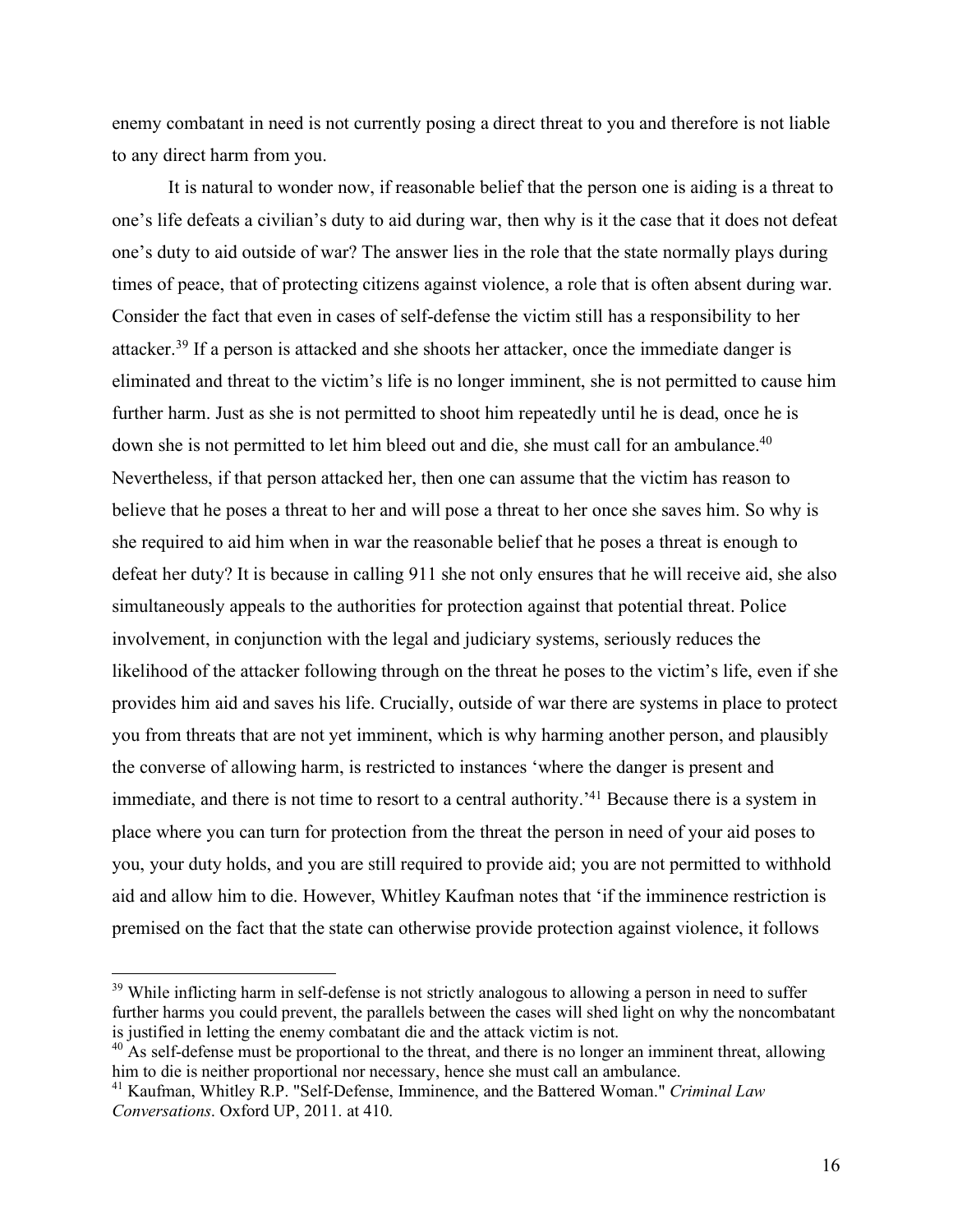that if the state is unable to do so then the imminence rule is suspended.'42 During war the noncombatant is not justified in not aiding the enemy combatant because there is no time or meaningful possibility to resort to a central authority to mitigate the threat, but rather because there is no central authority for her to resort to at all. There is no police or state authority that a Jewish person in Nazi occupied Poland could turn to for protection against the threat the S.S. officer posed to her once she provided him aid, saving his life. Similarly with the villager in Vietnam, there is no system in place, nor any central authority to which she can resort to ensure that, after she satisfies her duty to aid by tying off his wound, he will not continue on to execute her and her village. Significantly, if Kaufman is correct, then it is plausible that a potential threat can also defeat one's duty to aid outside of war if the state has proven unable or unwilling to play its role as protector. For instance a black man in the south during Jim Crow might not be required to rescue a drowning man who has threatened to lynch him that night even if he can easily save him. Because the racist police are unwilling to protect him from the man trying to lynch him, the drowning man will still be a threat to his life after he saves him. It appears as though the nature of war does not actually change the duty to aid, it just modifies how the duty is spelled out, and allows us to clarifying our current account of the duties limits. The cost and risk of potential threats outside of the actual rescue may always be relevant considerations, but outside of war the power of the state generally makes them non-existent.43 It happens to be the case that in war these threats actually count against a noncombatant's duty to aid because there is no state to protect her.

### V. Conclusion

The aim of this paper was to determine whether a noncombatant's duty to aid holds for an enemy combatant in war. I considered, and rejected, the argument that her duty does not hold because the combatant surrendered his right to life. I argued that a noncombatant's duty to aid an enemy combatant in war is defeated only when she has reason to believe saving him poses a threat to her life. If she believes he may pose a threat to her life she is not required to provide aid, and it is morally permissible to for her to do nothing and let him die. If a noncombatant has no reason to believe that rescuing the enemy poses a threat to her life, freedom, or basic well-being,

 <sup>42</sup> *Ibid.* at 412.

<sup>&</sup>lt;sup>43</sup> That these types of situations do not often occur during times of peace, where the state is playing its role, may explain why they have never been considered in the literature.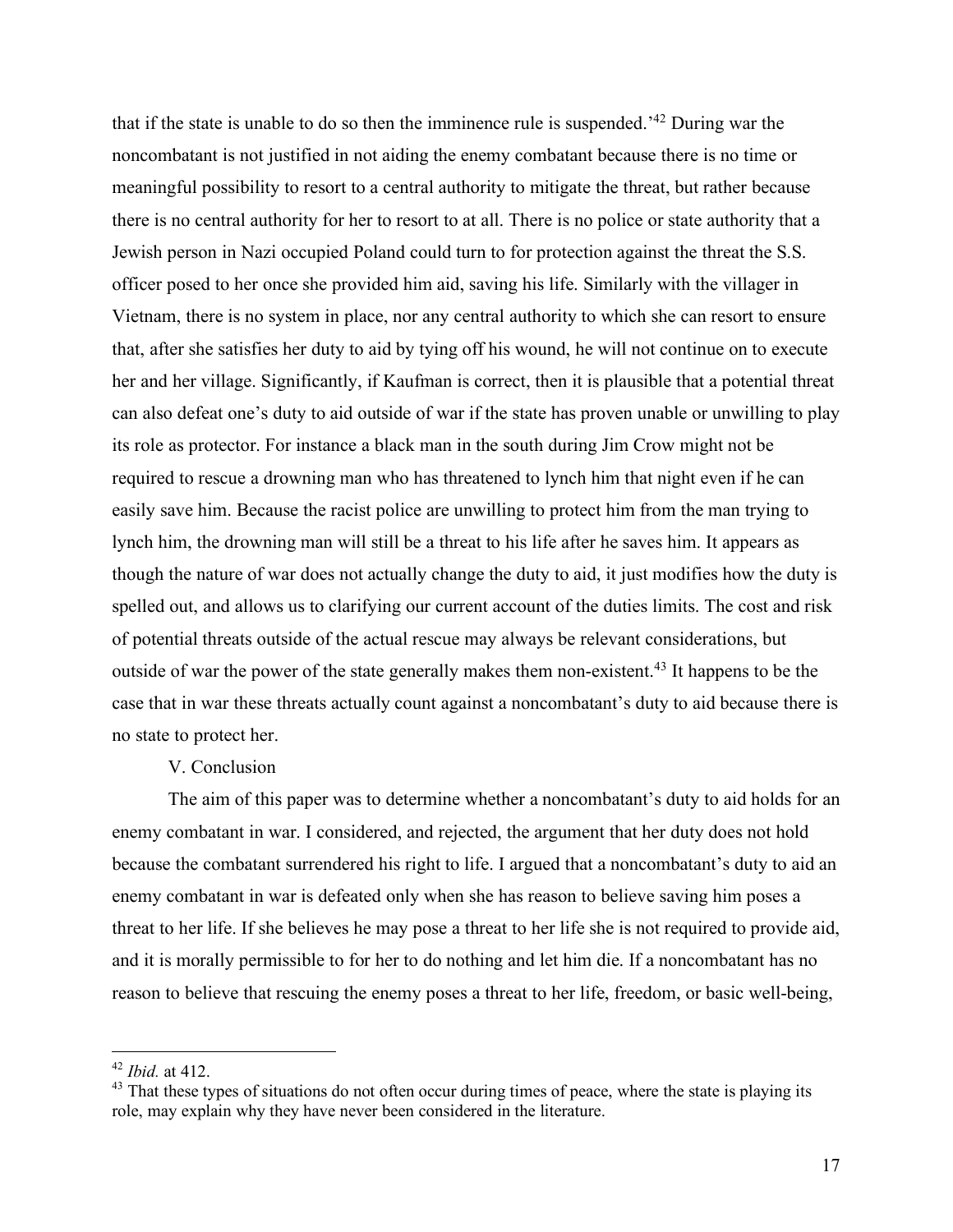then her duty to aid still stands, and she is required to provide aid. She is not justified in denying him life-saving aid simply because he is the enemy. In general, a noncombatant does have a duty to aid a wounded enemy combatant in war; the duty is only defeated in circumstances when she has reason to believe her life will be threatened or put at risk if she were to provide him aid.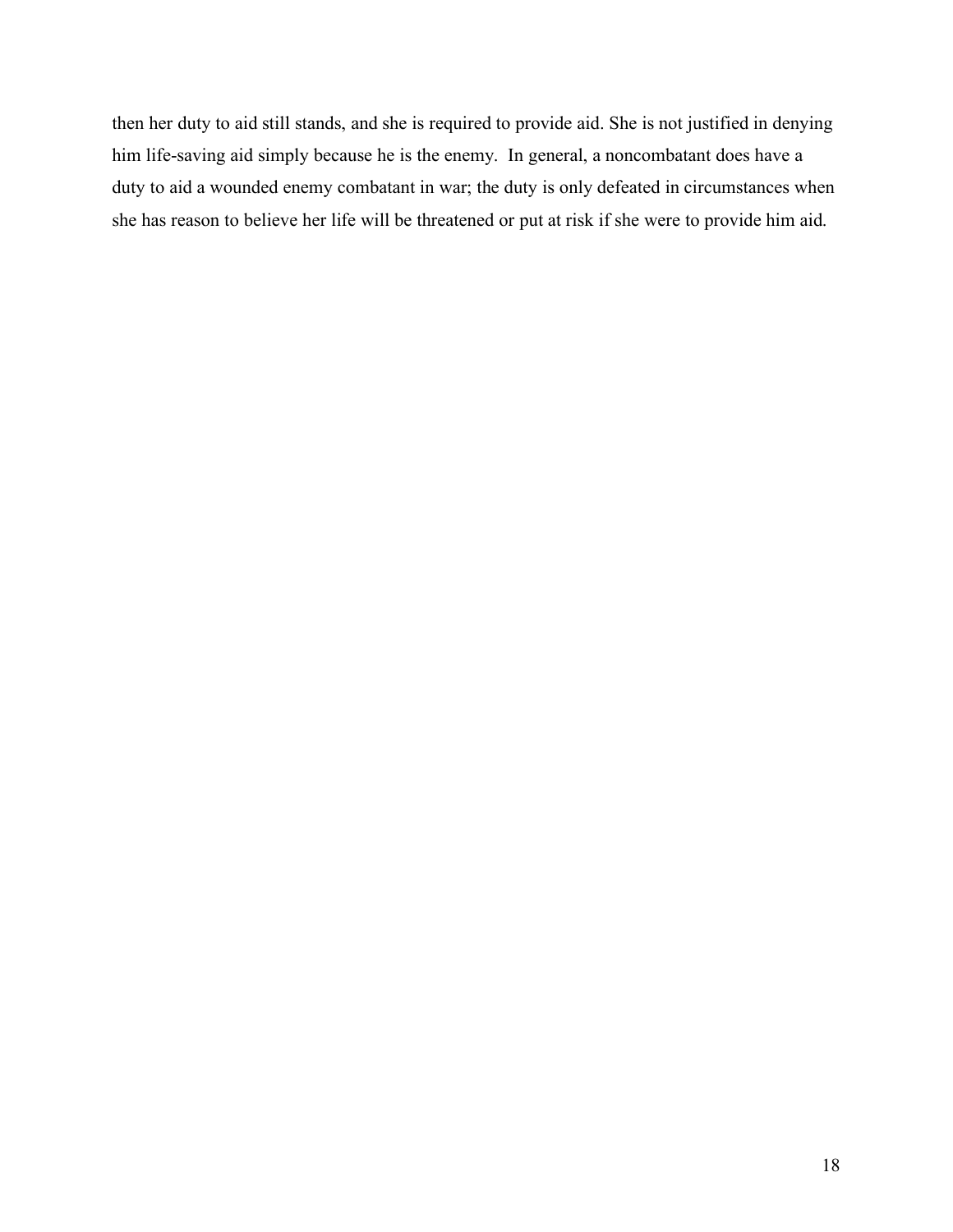Bibliography

- Arneson, Richard J. J. "Just Warfare Theory and Noncombatant Immunity." *Cornell International Law Journal* 39.3 (2006): 663-88.
- Emerton, Patrick, and Toby Handfield. "Order and Affray: Defensive Privileges in Warfare." *Philosophy & Public Affairs* 37.4 (2009): 382-414.
- Feinberg, Joel. "Failures to Prevent Harm." *The Moral Limits of the Criminal Law Volume 1: Harm to Others*. Oxford UP, 1987. The Moral Limits of the Criminal Law Volume 1: Harm to Others, Chapter 5.
- Feinberg, Joel. "The Moral and Legal Responsibility of the Bad Samaritan." *Criminal Justice Ethics* 3.1 (1984): 56-69.

Ferzan, Kimberly. "Justifying Self-Defense." *Law and Philosophy* 24.6 (2005): 711-49.

- Frowe, Helen. "The Role of Necessity in Liability to Defensive Harm." *The Ethics of Self-Defense*. Oxford UP, 2016. The Ethics of Self-Defense, Chapter 8.
- Gewirth, Alan. *Reason and Morality*. Chicago: U of Chicago, 1978.
- Igneski, Violetta. "Perfect and Imperfect Duties to Aid." *Social Theory and Practice* 32.3 (2006): 439-66.
- Igneski, Violetta. "Rescue and the Duty to Aid." Ph.D. diss., University of Toronto (Canada), 2001.
- International Committee of the Red Cross (ICRC), *Geneva Convention for the Amelioration of the Condition of the Wounded and Sick in Armies in the Field (Geneva Convention on Wounded and Sick*), 6 July 1906, available at: https://ihldatabases.icrc.org/ihl/INTRO/180?OpenDocument
- Kamm, F.M. "Does Distance Matter Morally to the Duty to Rescue." *Law and Philosophy* 19.6 (2000): 655-81.
- Kaufman, Whitley R.P. "Self-Defense, Imminence, and the Battered Woman." *Criminal Law Conversations*. Oxford UP, 2011. Criminal Law Conversations, Chapter 19.
- Lazar, Seth. "Strengthening Moral Distinction." *Law and Philosophy* 37.3 (2018): 327-49.
- Lazar, Seth. "Responsibility, Risk, and Killing in Self-Defense." *Ethics* 119.4 (2009): 699-728.
- McCall Smith, Alexander, and Michael. Menlowe. *The Duty to Rescue : The Jurisprudence of Aid*. Aldershot: Dartmouth, 1993.

McMahan, Jeff. *Killing in War*. Oxford: Oxford University Press, 2009.